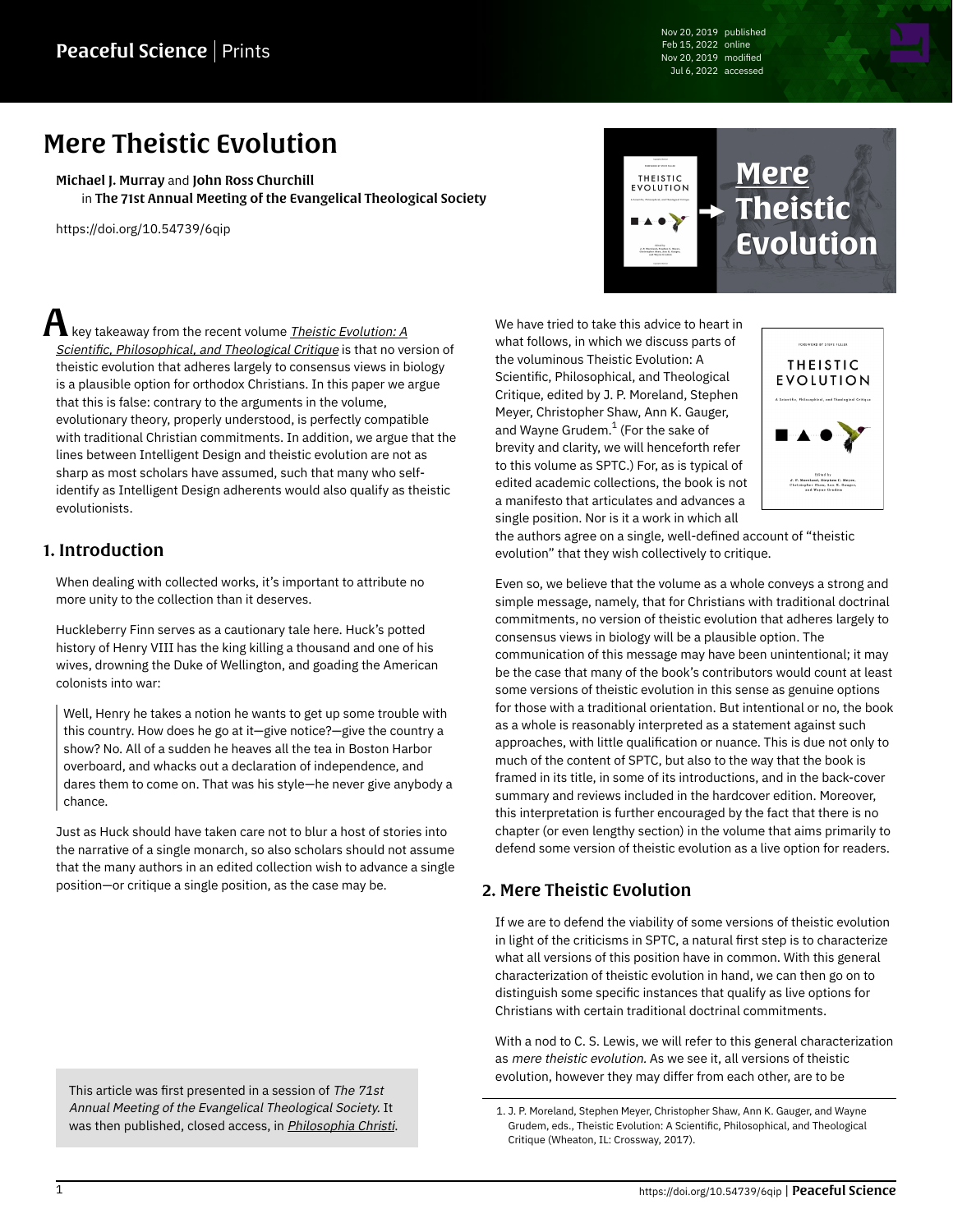distinguished collectively from competing approaches by three features.

First and foremost, they are all theistic positions: they assume the existence of a Creator who bears all and only those attributes that are fitting to ascribe to God (for example, omnipotence, omniscience, omnibenevolence).

Second, all theistic-evolutionary accounts agree that the created universe as a whole, and the earth as a part of this creation, have existed for eons. (Reasonable estimates are approximately fourteen billion years for the age of the universe and four billion years for the earth.)

Finally, all versions of theistic evolution affirm that the complexity and diversity of life are best explained by appeal to evolutionary processes that have been operative over long periods of time, where the relevant processes include those that constitute what is often called "the modern evolutionary synthesis." (One key process in this synthesis is natural selection, acting on random mutations. But it need not be the only important biological process.) Included in this affirmation—and implicit in what follows—is an endorsement of evolution as a very good explanation of these phenomena, and not simply the best among a rather poor set of candidates.

This third feature significantly narrows the scope of theistic evolution. For it means that it is not enough to affirm change over time, or even change over time plus common descent; theistic evolution in our sense comes with a confidence in the explanatory power of the evolutionary approaches employed in current biology. We prefer this narrow construal because we believe it better fits the way that people ordinarily ascribe the position to themselves or others. A broader understanding of theistic evolution—say, one that did not endorse natural selection as a primary driver of speciation—would be at odds with ordinary practice.

To review, here is what we propose as the minimum set of commitments that characterize any theistic-evolutionary position worth the name. The position must be theistic; it must subscribe to a very old earth in a very, very old universe; and it must affirm that the complexity and diversity of life are best accounted for by evolutionary processes of the sort included in, but not necessarily limited to, the modern synthesis (for example, natural selection)

With this characterization in mind, we can now ask: Are there specific versions of theistic evolution that constitute viable options for Christians with traditional doctrinal commitments? Given the context, we will narrow the question to a more tractable one: Are there accounts that assume the three key claims above but that are nevertheless immune to many of the key criticisms advanced in SPTC?

We believe that the answer to this question is incontrovertibly yes.

Before we begin our case, however, we think it important to clarify just what is required of us here. Most critical for present purposes is the fact that we don't need to show that many of the world's theistic evolutionists, let alone those theistic evolutionists who have spoken or written on the subject, would subscribe to the kinds of accounts that we sketch below. Such considerations would be relevant if our project were a historical or sociological one. But we are after something different. What matters for present purposes is not the

number or prestige of those theistic evolutionists that would sign on to the views we propose. Rather, what matters is whether or not there are versions of theistic evolution, as characterized above, that are consistent with various traditional doctrinal commitments. If, as we will argue, there are theistic evolutionary accounts of this sort, then theistic evolution is clearly a live option for Christians with these traditional commitments. The fact (if it is a fact) that relatively few Christians have accepted these kinds of accounts is an interesting historical and sociological detail, but by itself it is irrelevant to whether or not Christians could or should accept such accounts.

#### 3. Divine Providence and Guided Theistic Evolution

In sections 3–6 we focus on four traditional doctrinal commitments that are alleged to be in tension with theistic-evolutionary claims, according to some of the authors of SPTC. These authors argue in their respective chapters that attempts to endorse both theistic evolution and one or more of these traditional commitments are plagued by serious philosophical problems. We begin with a discussion of the doctrine of divine providential guidance, and then turn to questions about miracles, evidence for theism, and nonphysical souls.

Broadly speaking, the term "divine providence" refers to God's good and wise control over creation. It implies control over all kinds of events and processes, and thus over inanimate and animate aspects of creation, to include created persons. In everyday conversation, the use of this term is sometimes restricted to cases in which God brings about some outcome that would otherwise have been highly unlikely or even impossible—in a word, something that many of us would naturally refer to as a miracle. (For example, "There is simply no medical explanation for her recovery; it must have been divine providence.") But it is important for present purposes that we avoid this restrictive characterization and hew instead to the Christian tradition's broader understanding of providence.<sup>2</sup> That tradition presents us with a God whose providential control applies as much to the mundane as it does to the surprising, to the uniform no less than the exceptional. To borrow from Chesterton, orthodoxy counts the repetition we see in nature not as "mere recurrence" but as "theatrical encore." $^3$  In keeping with this, when we refer to divine providence in this and the following sections, unless otherwise noted, we will not be referring to God's miraculous activity—what C. John Collins calls "extraordinary providence"—but rather to providential governance of the more ordinary sort, or "ordinary providence."<sup>4</sup> The latter sort of providence is crucial to water staying a liquid at room temperature and boiling over fire, while the former sort is what turns water into wine.

(Because God's providential control is supposed to extend to human thought and behavior, one might infer that it precludes humans from being free and morally responsible for what we think and do.

<sup>2.</sup> Catechism of the Catholic Church, http://www.vatican.va/archive/ENG0015/ INDEX.HTM, 305–314; Belgic Confession ( [https://www.ccel.org/creeds/](https://www.ccel.org/creeds/BelgicConfession) [BelgicConfession.](https://www.ccel.org/creeds/BelgicConfession) html#Article%2013), article 13; Heidelberg Catechism ( [https://www.ccel.org/creeds/heidelberg-cat.html#Heading1\),](https://www.ccel.org/creeds/heidelberg-cat.html#Heading1%29) Q26–Q28; Westminster Confession ( [https://www.ccel.org/ccel/anonymous/](https://www.ccel.org/ccel/anonymous) westminster3.i.html), chap. 5.

<sup>3.</sup> G. K. Chesterton, Orthodoxy (San Francisco: Ignatius, 1995), 65–6. 4. SPTC, 662–3.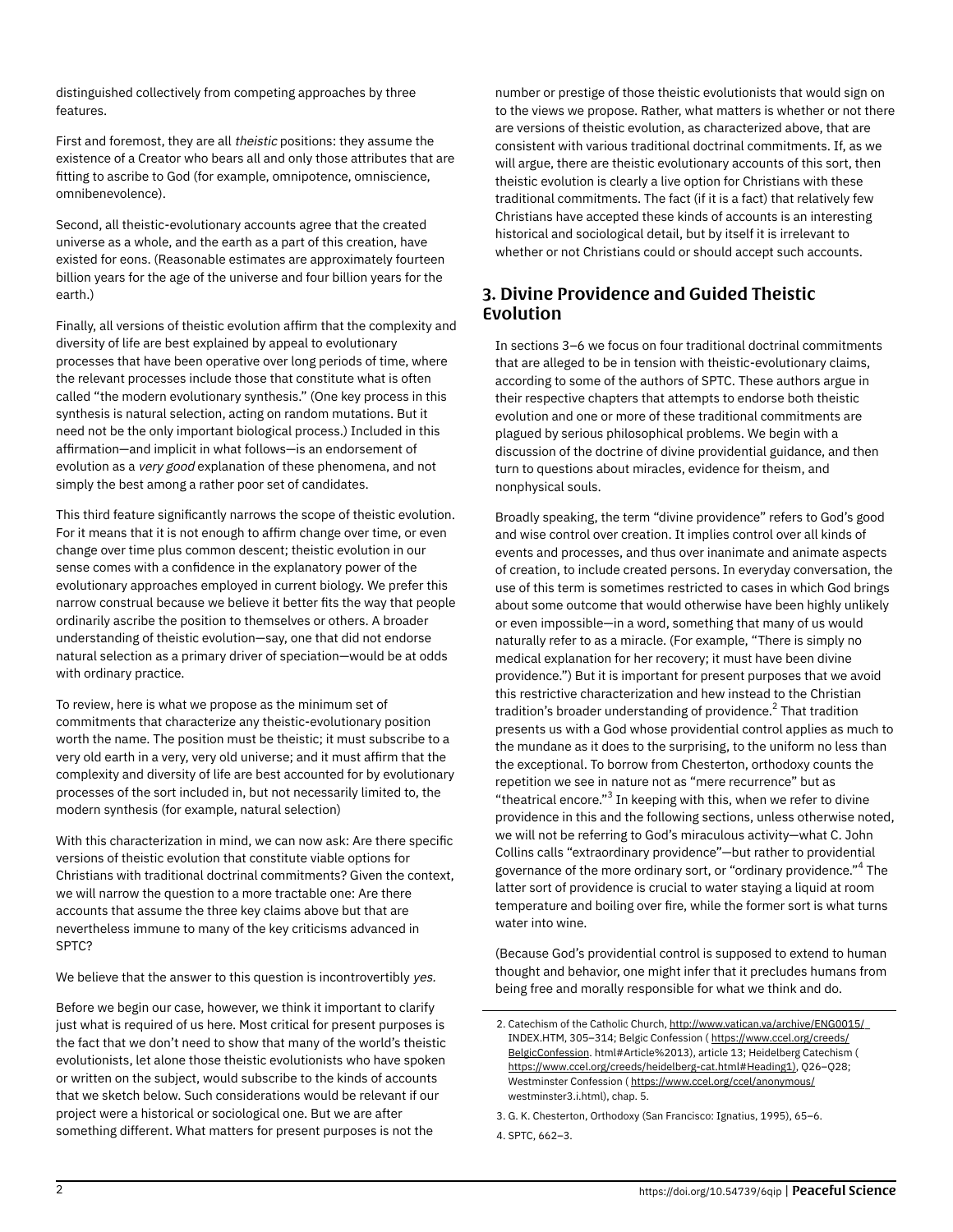Similarly, one might think that divine providence leaves no room for created entities to serve as causes. But these conclusions would be too fast. For theologians through the ages have developed and defended multiple proposals as to how human freedom and responsibility could be compatible with divine providence, and likewise for the compatibility of providence and causation among creatures. Fortunately, for present purposes there is no need to argue for the superiority of some of these proposals over the others. Rather, we can simply assume compatibility and invite skeptical readers to investigate the issue further for themselves. $^5\rangle$ 

Given the importance of this doctrine within Christian tradition, it would be a significant shortcoming of theistic evolution if it were inconsistent with commitment to divine providence. Yet something like this charge is levied against theistic evolution by several of the authors of SPTC. In respective chapters, Stephen Meyer, J. P. Moreland, and John West all argue that theistic evolutionists, in the sense characterized above, cannot affirm that God providentially guides evolutionary processes so as to guarantee the short-term and long-term outcomes of these processes. If this charge is true, then theistic evolution would clearly be at odds with traditional thinking about divine providence. For on such a picture, God would be unable to govern the natural world in the way that tradition assumes—unable, perhaps, even to guarantee that human persons would be the endpoint of the evolutionary trajectory.

We think this charge is false, and clearly so. Theistic evolution per se has no difficulty accommodating even the most meticulous forms of the doctrine of divine providence, and thus no difficulty affirming that God guides evolutionary processes so as to ensure their short-term and long-term outcomes. As a first response to the challenge, we note simply that mere theistic evolution, as we outlined it in a previous section, is silent on the extent of God's control over evolutionary history. It does not commit either way, and therefore it does not reject this doctrine, explicitly or implicitly. And this means that we are free to accept both theistic evolution and divine providence—including divine providential guidance of evolutionary history—without any fear of contradiction.

Why might someone be tempted to think otherwise—to believe, mistakenly, that theistic evolution cannot accommodate divine control of this sort? We think there are two common reasons, and a brief discussion of each of them should help to further illuminate this issue.

First, some theistic evolutionists do in fact make claims that seem to fit ill with traditional thinking about divine providence. In his chapter, West provides colorful quotations from scientists John Polkinghorne, George Coyne, and Kenneth Miller that suggest that each of them rejects providential guidance of the relevant sort. $^6$  But it would be fallacious to infer from these and similar examples that theistic evolutionists must reject divine providence. For such examples provide no evidence whatsoever that mere theistic evolution is inconsistent with that doctrine. (We note that West himself does not draw the problematic inference.)

But there is another, more intricate line of reasoning that frequently leads people to conclude that theistic evolution is inconsistent with providential guidance of the relevant sort. These considerations turn on a claim about the importance of unguidedness (or undirectedness, or randomness), in standard approaches within evolutionary biology. The argument, in a nutshell, is as follows. The sources of variation (mutations and so forth) that are crucial to the theory of evolution that is accepted and advocated in current biology are supposed to be unguided (or undirected, or random) mutations. This, in turn, means that any view that proposes that these variations are guided (or directed, or nonrandom) will be in serious disagreement with a major pillar of the modern evolutionary synthesis. Therefore, if theistic evolutionists wish to align themselves largely with the consensus approaches in biology on this major theoretical point—and given our characterization of mere theistic evolution, they must-then they have to reject the claim that God (or anything else) guides these variations. Because of the importance of variation in evolution, this would amount to a rejection of God's providential guidance over evolutionary history.

Appeal to something like this argument appears in chapters by Meyer, Moreland, and West.<sup>7</sup> Meyer's usage will be illustrative:

…[I]f the theistic evolutionist means to affirm the standard neo-Darwinian view of the natural selection/mutation mechanism as an undirected process while simultaneously affirming that God is still causally responsible for the origin of new forms of life, then the theistic evolutionist implies that God somehow guided or directed an unguided and undirected process. Logically, no intelligent being—not even God—can direct an undirected process. As soon as he directs it, the "undirected" process would no longer be undirected.

On the other hand, a proponent of theistic evolution may conceive of the natural selection/mutation mechanism as a directed process (with God perhaps directing specific mutations). This view represents a decidedly non-Darwinian conception of the evolutionary mechanism. (SPTC, 43)

To recap the argument: The standard biological approach counts variation as unguided, which means that any position that claims that they are guided by God will be at odds with standard biology. Therefore, if theistic evolution is best understood as a position that aligns itself tightly to standard biological approaches, then it cannot affirm that God has guided evolutionary history. The reasoning appears to be unassailable.

But appearances are deceiving, as there is a subtle but significant problem with the argument above. To see the problem, it's important to recognize that the argument only works if "guide" has roughly the same meaning in the theological claim as it does in the biological claim. In other words, the line of reasoning is sound only if Meyer (and West and Moreland) are right to think of divine providential guidance as roughly the same kind of guidance that is denied of mutations in mainstream biology. If instead, "guide" means something significantly different across these contexts, then the argument fails. By analogy, I may claim without contradiction that there are currently no matches at the All England Club and that there are currently many matches at the All England Club, so long as the

<sup>5.</sup> See, e.g., Paul Helm, Eternal God (New York: Oxford University Press, 1988); William Hasker, God, Time, and Knowledge (Ithaca, NY: Cornell University Press, 1989); Thomas P. Flint, [Divine Providence: The Molinist Account](https://amazon.com/dp/0801434505/?tag=swamidass-20) (Ithaca, NY: Cornell University Press, 1998).

<sup>6.</sup> SPTC, 770–1.

<sup>7.</sup> Meyer, SPTC, 43–4; Moreland, SPTC, 650; West, SPTC, 764.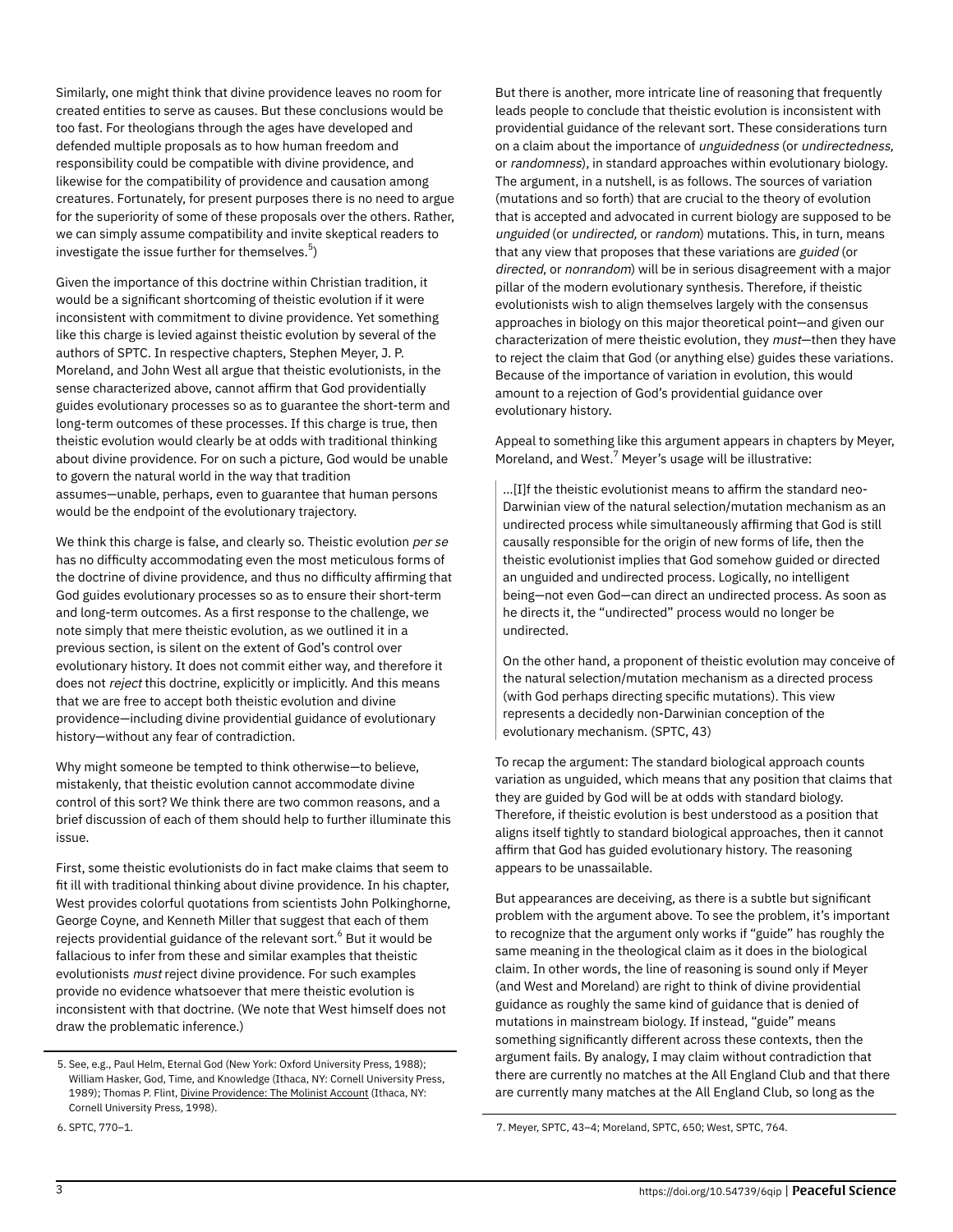references are to different kinds of matches. And this could very well be the case, as the club may feature no tennis matches at present and yet house hundreds of matchbooks filled with their little incendiary devices.

This analogy is an apt one in the present context. For it turns out that the sense in which the biologist uses the term "guided" is significantly different than the sense in which a theistic evolutionist would use the term to refer to God's providence, and a proper understanding of this difference reveals that there is no danger of contradiction of the sort alleged in SPTC. As a number of philosophers of science and religion have noted recently, the biological sense in which evolutionary processes are said to be unguided (or undirected, or random) is a highly technical one, a stipulative sense that is perfectly consistent with those same processes being guided (or directed, or nonrandom) in the more ordinary sense that is assumed in attributions of divine providence.

Alvin Plantinga, Phil Dowe, and Elliott Sober have all provided clarifications of this subtle but significant point.<sup>8</sup> Here we will explain the difference by employing a version of Sober's approach.

To begin, it's important to recognize that many of the central claims of evolutionary theory are probabilistic claims. That is, they are claims about the likelihood of various changes occurring over time (the likelihood of various mutations occurring, the likelihood that an organism with such-and-such traits will produce more viable offspring, and so forth). And crucially, the probabilistic claims that are central to evolutionary theory are relative rather than absolute. This is true of many kinds of probabilistic claims, not just those that are used in evolutionary biology. Such claims are relative in the same way as claims about distance are relative. Just as there is no absolute answer to a question like "How far is it to Wittenberg?"—the right response in Berlin will differ significantly from the right response in Frankfurt—so also there are no absolute answers to most questions about probabilities.

This point is key to understanding the biologist's technical use of the terms "guided" and "unguided," and so we think it's worth clarifying by way of a simple example. Consider the probabilities associated with coin tosses. If you are asked how likely it is that a normal coin will land heads when it is tossed, and you have been given no more information about the coin or the toss, the right response will be to put the probability at 50 percent, or 0.5. But importantly, the probability of heads is only 0.5 given that you don't know anything more than that a normal coin is tossed. If you had been given more information relevant to the outcome, then the right response might have varied accordingly. For example, were you also told that the toss was generated by a device that resulted in heads outcomes in 800 out of the last 1,000 tosses, then your response ought to be that the probability is closer to 0.8 than to 0.5. And in some extreme cases, if you had complete and precise knowledge of all the physical facts in the circumstances—the physical properties of the coin, the laws describing the operation of the tossing mechanisms, and so forththen because normal coin tosses are often practically deterministic processes, you could predict with certainty whether the coin would land heads or not. In such a case we can say that the probability that the coin will land heads, given all relevant physical facts, is 1.0 (or 0 if the laws and conditions determine that the coin will land tails).

This may seem surprising at first blush. How, after all, is it possible for one and the same outcome—a tossed coin landing heads—to have a probability of 0.5 and a probability of 1? Isn't that contradictory?

It is not. And the reason is that these two probability assessments are made on the basis of different background information. The first assessment is made only on the basis of the information that a coin is tossed, while the second is based on information that a coin with these specific properties is tossed under these specific conditions in a world with these specific laws. Both assessments are right, and there is no danger of contradiction.

One might object that it is simply not true that both probability assessments are right; rather, the assessment made on the basis of maximal information must be the right one—or anyway it must be the more accurate of the two. But this is not true either. This is easy to see when we reflect on how we use coin tosses as a way of generating random outcomes, as when we determine who will receive the first kickoff in a football game. As above, in many conditions the probability that the pregame coin will land heads is either 1.0 or 0 given all the relevant facts. But since we don't know all these facts, we will get a very predictively accurate theory if we assign a probability of 0.5 to heads on any given toss. And indeed, when we toss coins, they do come up heads about half the time. Given the knowledge we actually have about coin tosses, a theory that treats the outcomes of tosses as random—as being equally likely to result in heads or tails—gives us accurate predictions, despite the fact that in many conditions we would correctly assign a probability of 1.0 or 0 to each toss if our knowledge of the facts in each case were perfect.

Something similar is true in evolutionary theory, and in a way that is directly relevant to judgments about whether or not evolutionary processes are guided. To see why, let's begin by considering the following question, which was at one time under serious discussion by biologists: Do mutations occur because they will benefit the organism? Or do they occur independently of any potential benefit? While there was once some doubt about this, the matter is now largely settled: when it comes to mutations within our genes, there is no general connection between these genetic changes, on the one hand, and whether or not these changes will be beneficial, on the other.

To illustrate this point, let's imagine a simple case of a red cell placed in a green environment. In that environment, let's further imagine that the cell can undergo one of two kinds of point mutations: one kind will turn its color to green, while the other kind will turn its color to blue. Finally, let's imagine that if the cell undergoes a mutation that changes its color to green, it will be more likely to survive (perhaps because it blends into its environment), but if it undergoes a mutation that changes its color to blue, it will be less likely to survive. Given all this, and without knowledge of any other relevant facts, we might ask whether in any given case it is more likely that a beneficial (green) mutation occur rather than a nonbeneficial (blue) mutation. As we noted just above, the answer to questions of this sort has largely been settled. In this scenario, and all other scenarios of this sort, the

<sup>8.</sup> See Alvin Plantinga, Where the Conflict Really Lies: Science, Religion, and Naturalism (New York: Oxford University Press, 2011), chap. 1; Phil Dowe, "Darwin, God and Chance," in Oxford Studies in Philosophy of Religion, vol. 3, ed. Jonathan L. Kvanvig (New York: Oxford University Press, 2011); and Elliot Sober, "Evolutionary Theory, Causal Completeness, and Theism: The Case of 'Guided' Mutation," in Essays in Honor of Michael Ruse, ed. R. Paul Thompson and Denis M. Walsh (New York: Cambridge University Press, 2011).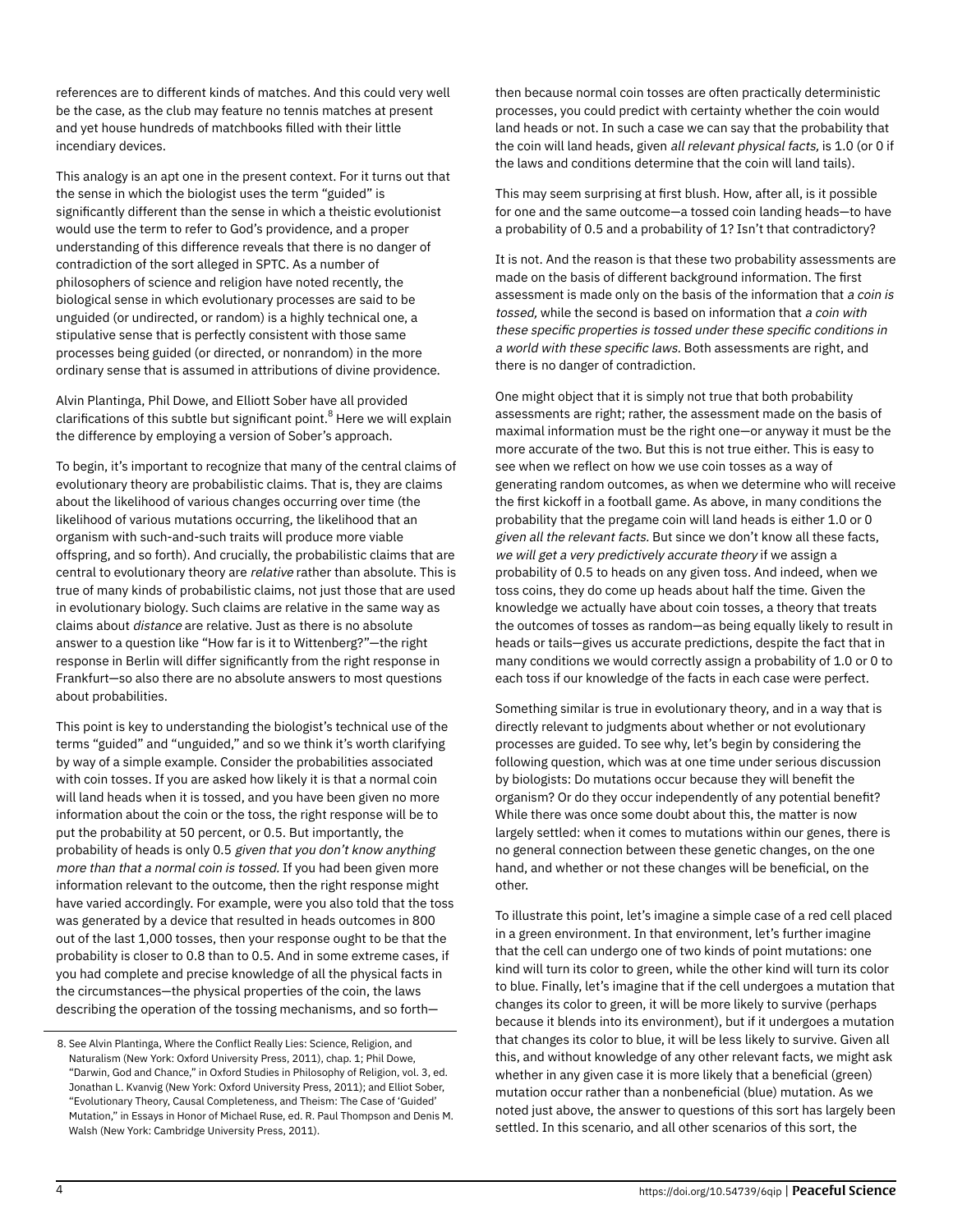evidence is that beneficial and nonbeneficial mutations are equally likely; the occurrence of a beneficial mutation—the green kind in our example—is not more probable (or less probable) than the occurrence of a harmful mutation.

Importantly, this means that we can treat it as a random matter whether in any given case a mutation will be beneficial, in the same way that we can treat it as a random matter whether in any given case the outcome of a coin toss will be heads. In each case, treating the phenomenon as random gives you a predictively accurate theory over the long run. And it is in this sense that evolutionary biologists affirm that mutations (and other aspects of evolution) are random, where "random" is used interchangeably in biology with terms like "undirected" and "unguided." Therefore, when biologists claim that science has shown us that mutations are unguided, the claim amounts to this: given the facts that biologists take into account when making evolutionary predictions, those predictions are accurate if mutations are treated as random in the sense above—that is, if they are treated as if the occurrence of a beneficial mutation is no more or less likely than a nonbeneficial mutation. (Mutatis mutandis for other aspects of evolution.)

And just as was true of the coin tosses, there may be other relevant factors that are not taken into account within evolutionary theory that change these probability assessments significantly. To illustrate, we can return to our example of the red cell in the green environment. If, in contrast to our original case, we were provided instead with much more information about this situation—say, complete and precise knowledge of all relevant physical facts—then, assuming that the relevant processes are practically deterministic, we could predict with certainty whether or not a beneficial green mutation would occur. Given this background knowledge, our probability assignment for a beneficial mutation would either be 1.0 or 0. Generalizing, we can say that in many cases, the probability that a beneficial green mutation will occur is either 1.0 or 0 given all the relevant facts. Even so—and again, similar to the coin example—since biologists don't know (and don't typically need to know) all these other facts, they will get a very predictively accurate theory if they assign a probability of 0.5 to the occurrence of a beneficial green mutation in any given case. And so a theory that treats mutations as random—where in this context that means: being equally likely to be beneficial or nonbeneficial—gives scientists accurate predictions, despite the fact that they would correctly assign a value of 1.0 or 0 to the probability of a beneficial mutation in many cases if they took into account all relevant physical facts.

But now it is a straightforward matter to show that one and the same mutation can be both random and completely determined by God—or to put the point in the terms that motivated our discussion, we can show fairly easily that an unguided mutation can be completely guided by God. Let's first illustrate how this might work by returning to our example of coin tosses. Imagine a referee who has a gambling addiction and bets on every football game that he officiates. In order to boost his winnings, this referee has learned how to toss coins to get just the outcome that will benefit the team on which he has bet. For example, if his preferred team calls "heads," he makes the pregame coin land heads, and if the team he has bet against calls "heads," he tosses the coin so that it will land tails. Now, let's assume further that when captains pick heads or tails before the pregame coin toss, they do so randomly—they pick heads half the time and tails half the time. Under these circumstances, our referee's coin

tosses will, over time, yield roughly the same pattern as ordinary coin tosses, landing heads half the time and tails the other half. And this means that an approach that treats the outcomes of these tosses as random—that is, as equally likely to land heads or tails—will be a very predictively accurate theory. For the distribution of the heads and tails outcomes in these games will match the distribution that is expected if the probability of a heads outcome in any given case, based solely on the information that a normal coin is tossed, is 0.5. In this sense, then, the outcomes of these tosses are correctly described as random. Even so, it is also true that the referee can guarantee the outcome that he desires on any specific toss, and he exercises this ability to determine exactly how the coin will land. In light of this, we can say that based on additional information—in particular, information about the referee's intentions for the toss—the probability of a heads outcome in any given case will either be 1.0 or 0. There is therefore a second sense in which the outcomes of the coin tosses are not random at all, because they are precision-guided by the referee.

It's even easier to see that random coin tosses can be divinely guided. Suppose that God determined, via His ordinary providence, the outcomes of the pregame coin tosses for the last ten Super Bowls. It is certainly true that the probability that the Super Bowl XLIV toss would land heads was 1.0, given all relevant facts—now including not only the physical facts but facts about God's actions as well. But because (let's assume) we lacked knowledge of God's intentions for this toss and the tosses to follow, as well as knowledge of all relevant physical facts in each case, the right probability to assign to a heads outcome in each of the ten tosses was 0.5. In other words, even though God was determining the outcome in each case, the right approach for us was to treat it as a random matter whether any given toss would land heads, as this approach made for a predictively accurate theory over the long run.

And, to come to the key point, the same is true of the random, or unguided, mutations in evolutionary processes. Let's suppose that God determined exactly which kind of mutation—beneficial green or nonbeneficial blue—would occur in ten cells, one after the other, in the following order: green, green, green, green, blue, blue, blue, blue, green, blue. Could He have done so, through the exercise of His ordinary providence, in a way that nevertheless kept those mutations unguided in the biological sense? Given our explanation of what "unguided" means in biology, the answer is clearly yes, and for reasons that are similar to those given for the coin tosses. It is certainly true that the probability that the first mutation would be beneficial was 1.0, given all relevant facts—now including not only the physical facts but facts about divine activity. But assuming that we lacked knowledge of God's intentions for this mutation and those to follow, as well as knowledge of all relevant physical facts in each case, the right probability to assign to a beneficial mutation in each of the ten cases would have been 0.5. In other words, even though in half the cases God determined that a beneficial mutation would occur, the right approach for us would be to treat all ten of the mutations as unguided—as though beneficial mutations were no more or less likely than nonbeneficial mutations—as this approach would have given us accurate predictions over the long run.

What is true of this one simple case can be generalized to all mutations, and indeed to all aspects of evolution. If we take into account the kinds of facts and principles that are standardly used in evolutionary biology, we can accurately predict that evolution is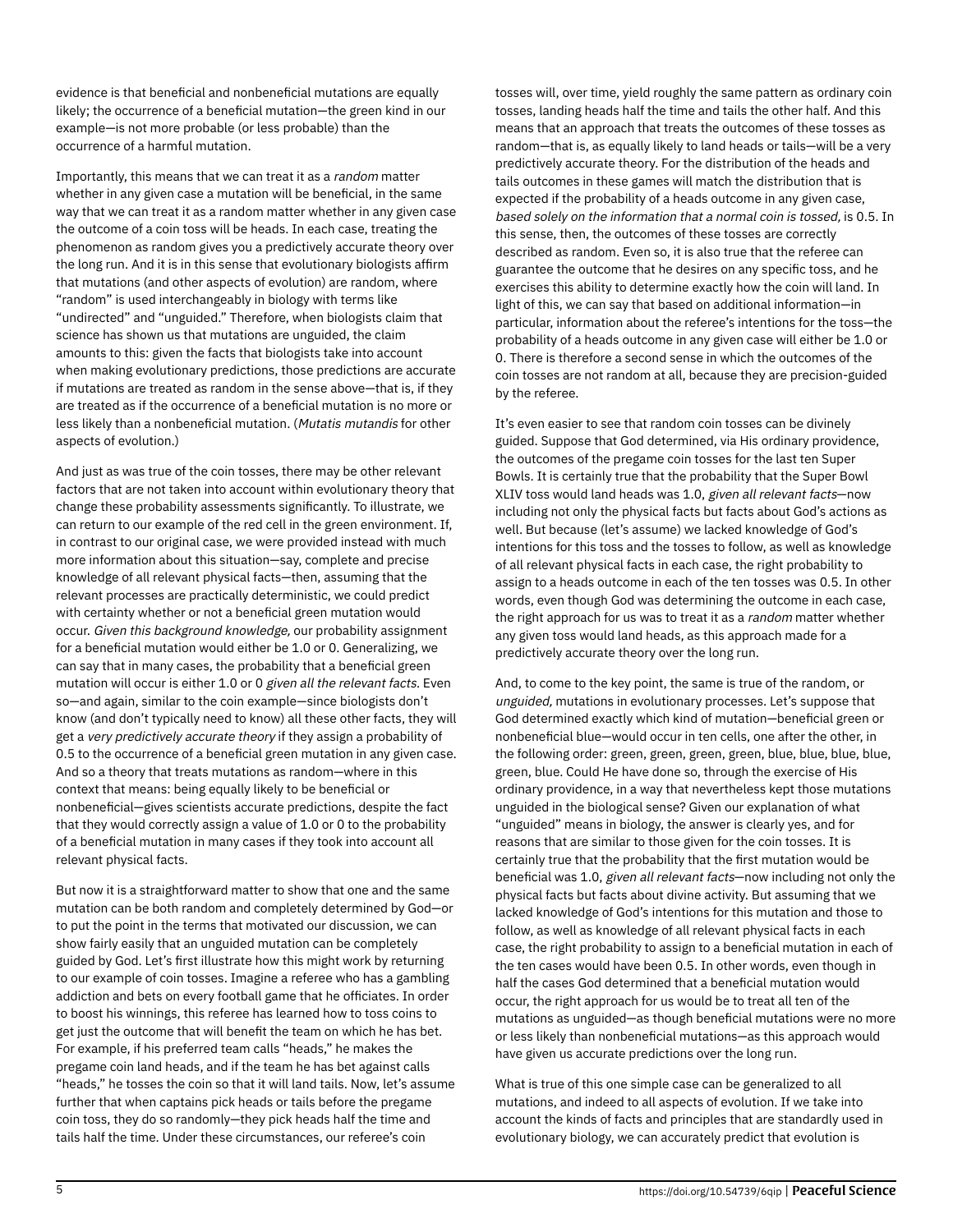unguided, in the sense that mutations do not occur because they carry some benefit for the organism. But this is perfectly compatible with the outcomes of evolutionary processes being guided in another, entirely legitimate sense, by divinely caused factors that evolutionary biologists are not taking into account.

More simply, the standard biological claim that evolutionary processes are unguided is compatible with the claim that God guides them, because "guide" has different meanings across the first and second instances. The combination of these two claims, properly clarified, means only this: (a) according to the best accounts within evolutionary biology, beneficial mutations are no more or less likely to occur than nonbeneficial mutations, and (b) God providentially governs evolutionary processes, to include bringing about certain mutations, to achieve His purposes. Put thus, it is clear that the theistic evolutionist can endorse consensus views in the sciences concerning the relevant biological facts, while also endorsing the claim that God guides evolution through His ordinary providence.

### 4. Miraculous Theistic Evolution

We have discussed divine providence at length because we believe that appeal to this doctrine, along with clarity concerning the different meanings of "guide" in theology and biology, will be key to any theistic-evolutionary position that aims to hew closely to traditional Christian commitments. But readers may remember that the kind of providence we have been discussing thus far is what we called, following C. John Collins, "ordinary providence." We now turn our attention to the "special" or "extraordinary" sort of providence that we see in cases of miracles, and the compatibility of such providence with theistic evolution.

Let's start with a review of the two kinds of providence. On our account of this distinction, God acts providentially in the "extraordinary" sense only when he brings about His desired outcome by (among other things) ensuring that a process within creation unfolds in a radically different way than is typical for processes of that kind. Many biblical miracles are plausibly of this sort, such as Jesus's calming of the storm and healing of the sick; in each case God acted so that the physical processes that culminated in the outcome would unfold in radically atypical ways. In contrast, God acts providentially in the "ordinary" sense only when he brings about his desired outcome by (among other things) ensuring that a process within creation unfolds in a way that is typical for processes of that kind. Ordinary providence is the rule rather than the exception. And there are plausible biblical references to support this claim, such as Job 38. $^9$  (Presumably we are not to infer that God's provision for lions and ravens is always via extraordinary providence.)

Our focus in the last section was on ordinary providence. More specifically, we clarified that commitment to the claim that God guides evolution via His ordinary providence is consistent with the empirical evidence and consensus conclusions in the biological sciences. We want now to clarify that theistic evolution is likewise consistent with the thesis that God sometimes exercises extraordinary providence—that God performs miracles, including (but not limited to) the miracles affirmed throughout the Bible. This is an important clarification in light of a challenge in SPTC.

To begin, note that mere theistic evolution, as we have characterized it previously, is largely silent on the question of miracles. It does not commit either way on questions about whether, for example, God parted the Red Sea to liberate the Israelites, sent fire to refute the prophets of Baal, preserved Shadrach, Meshach, and Abednego in the furnace, raised Jesus from the dead, or healed the afflicted at Publius's estate. It is likewise silent on whether God has performed (or does perform, or will perform) other miracles not recorded in the Bible.

Of course, there are some claims about miracles that would be inconsistent with theistic evolution even in our minimal sense. This follows straightforwardly from the second and third principles that we used to characterize the position. For instance, the claim that God miraculously created the universe and all that is in it relatively recently—say, less than 100,000 years ago—is one that is obviously inconsistent with the thesis that the universe has existed for eons. Similarly, mere theistic evolution is inconsistent with miracle claims that entail that the complexity and diversity of life are not best explained by appeal to evolutionary processes, as this would render the third principle in our characterization false. One clear example of the latter would be the claim that God miraculously created all species in their current forms in some way other than via evolutionary processes. But a number of less sweeping versions of this claim would likewise be inconsistent with mere theistic evolution. Consider, for example, someone who affirms the existence and operation of evolutionary processes over long periods of time, but claims that these processes are able to explain only very little of the complexity and diversity of life; instead, this person argues, the biological complexity and diversity that we see in the world can only have been the result of God's extraordinary providence exercised outside of the workings of evolution. This is a more qualified version of the previous claim, but it would still be inconsistent with mere theistic evolution, as it would entail the falsity of the third principle in our characterization.

It's important to see, however, that not all miracle claims concerning the origin of some species, or the development of this or that biological feature, will be inconsistent with theistic evolution in our sense. In particular, miracle claims of this sort will be fully compatible with theistic evolution so long as they are consistent with the affirmation that the complexity and diversity of life are best explained by appeal to evolutionary processes over long periods of time. This is only puzzling if we forget that the best explanation of some target phenomena is not always a comprehensive or exclusive explanation of those phenomena. In keeping with this, claims that God acted miraculously, and outside of evolutionary processes, in order to effect or alter some species or biological feature, may be entirely consistent with mere theistic evolution. Whether they are so consistent or not will depend entirely on whether they are the kinds of claims that are compatible with an endorsement of evolutionary processes as the best explanation—not exhaustive or exclusive, but best—for the complexity and diversity of life. Given this, theistic evolution could easily be consistent with the claim that, say, the development of a single biological feature, or a small set of such features, is due to God's acting via extraordinary providence and through nonevolutionary processes. For these kinds of claims need not rise to the status of a challenge to evolution as the best account of the

<sup>9.</sup> See also the discussion in SPTC, 661–5, in John Collins's chapter, which includes more biblical examples in which typical events and processes are said to be under God's providential control.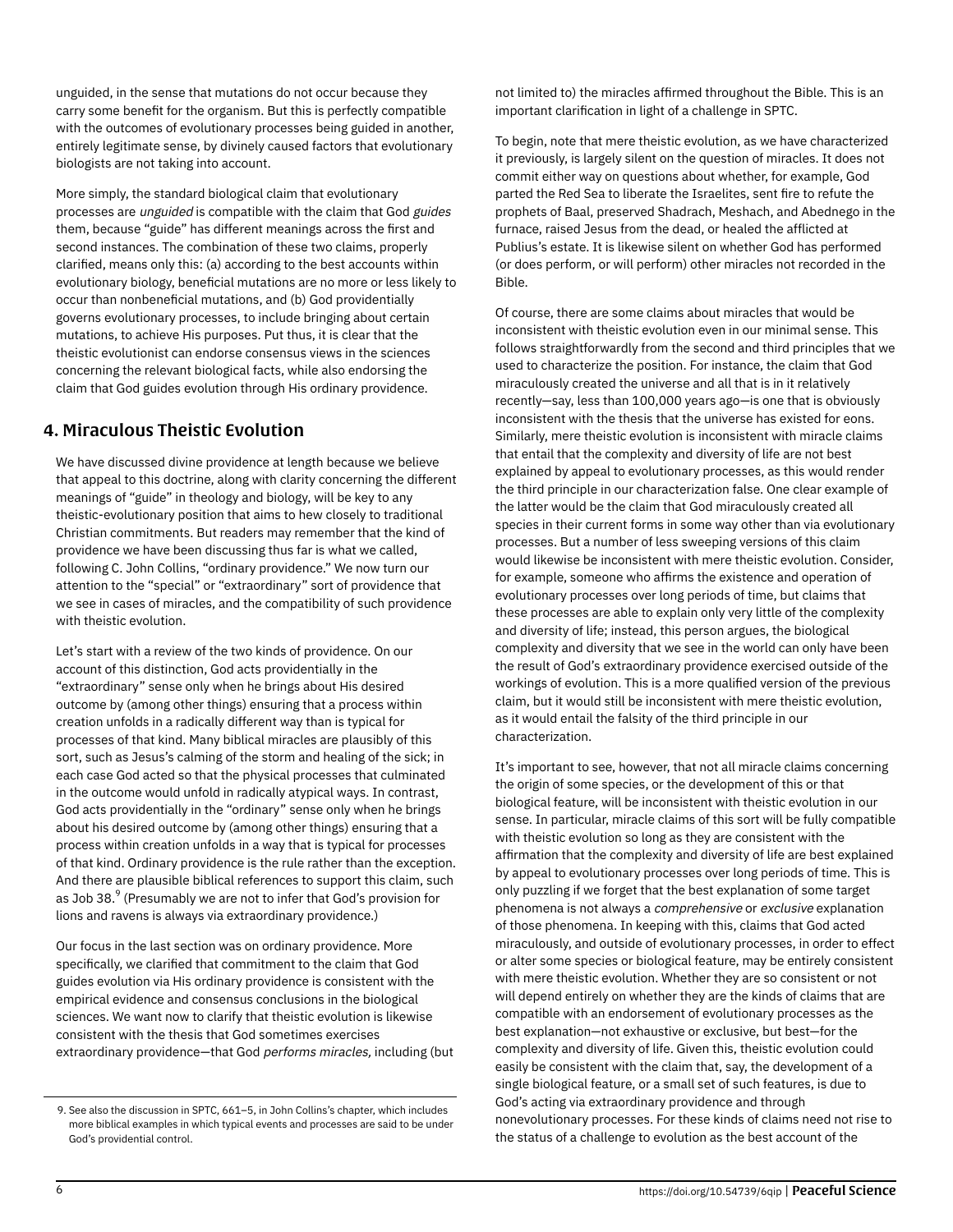diversity and complexity of life. In contrast, and as noted above, theistic evolution would not be consistent with the claim that all species originated in this way. Nor would it be consistent with any other position on which miraculous activity is deemed crucial to explaining much of the world's biological complexity and diversity in light of alleged explanatory deficiencies in evolutionary theory. But there is plenty of room between positions that most clearly count as theistic evolution, on the one hand, and positions that include enough skepticism about evolution's explanatory power that they have crossed a threshold and no longer count as clearly within the fold. And thus the theistic evolutionist enjoys quite a bit of freedom to affirm miracles of all sorts—not only those miracles that are recounted in the Bible and those that are reported today, but prehistorical miracles in the biological domain.

By analogy, we might consider the explanations that are used by scientists to explain weather patterns, that is, the science of meteorology. One might hold that meteorological science provides the best explanation for the patterns of weather even though those explanations are not comprehensive— because, for example, when Jesus calms the wind and the waves (Mark 4:39), that specific change in the weather is produced by a miracle rather than by ordinary meteorological processes. If God indeed causes such miracles, then there are some weather events that meteorological science does not and will not explain. But this fact would not lead us to question the explanatory power of meteorological science.

The temptation to think otherwise—the temptation to think that miracles are impossible or implausible if theistic evolution is true—appears to stem from an assumption that "theistic evolution" means something far more substantive and specific than it actually means. In particular, Moreland seems to think that commitment to theistic evolution comes with commitment to additional theses not listed in our characterization, most notably the theses that the sciences can provide no evidence for the existence of God and that God cannot be involved in evolutionary processes. $^{\mathrm{10}}$  He then marshals these considerations into a case that belief in miracles is problematic for a theistic evolutionist:

If science has shown that, since the Big Bang until the emergence of Homo sapiens, there is no good reason to believe in God, isn't it special pleading to embrace this deity when it comes to biblical miracles? Surely history, archeology, and related disciplines have, under the same methodological naturalist constraints, "shown" that biblical miracles are legendary myths that helped Israel and the early church make sense of their subjective religious experiences.

…Clearly, if we need to postulate an active God to explain the origin and development of life, as intelligent design advocates claim, then before we step into the door of a church we are already warranted in believing biblical supernaturalism, and biblical teaching fits easily in our worldview. But if we come to church as theistic evolutionists, a supernatural, intervening God and a knowledge-based Bible are less at home in our worldview and, indeed, may fairly be called *ad hoc.* $^{11}$ 

The argument seems to be as follows: If theistic evolutionists must deny that the sciences give us any reason to believe in God, and especially if this denial (or some other aspect of theistic evolution)

10. SPTC, 649, 650. 11. SPTC, 651–2.

entails a reading of the Bible that treats miracle claims as false, then the theistic evolutionist cannot reasonably endorse the thesis that God brought about the miracles attested in the Bible.

The obvious reply to this line of reasoning is that theistic evolution does not require the claim that the sciences give us no reason to believe in God. This is clear in our characterization of mere theistic evolution, which is silent on whether the sciences can or do furnish us with evidence in favor of theism. We will return to this issue in the section below. For now, the important point is that this mistaken assumption is key to Moreland's argument, and thus the argument as a whole does not go through.

It's also important to see that God's use of extraordinary providence to guide evolutionary processes is compatible with those processes being unguided, in the biologist's sense of "unguided." The argument for this is perfectly parallel to the argument we saw at the end of the previous section, and so our treatment here will be brief. If we take into account the kinds of facts and principles that are standardly used in evolutionary biology, we can accurately predict that mutations are unguided, in the biologist's sense that beneficial mutations are neither more nor less likely to occur than nonbeneficial mutations. But this is entirely consistent with mutations being guided in a different (but no less bona fide) sense by theological factors that evolutionary biologists do not take into account—namely, by God's providential governance of these mutations. And this conclusion applies just as much to God's miraculous guidance of mutations as it does to His guidance via ordinary providence; both kinds of divine providence are compatible with theologically guided mutations remaining unguided in the biologist's sense.

In the end, there is simply no cause to conclude that belief in miracles is a problem for theistic evolutionists. For the two sets of commitments are clearly compatible, just as we saw was true of theistic evolution and belief in ordinary divine providence.

#### 5. Theistic Evolution and Scientific Evidence for Belief in God

Toward the end of the previous section we stated that theistic evolution does not preclude the view that the sciences give us reason to believe in God. Similarly, theistic evolution need not include any commitments as to which methods are appropriate to the sciences—for example, principles concerning the appropriateness of invoking or inferring supernatural causes in scientific contexts. This should be clear in our characterization of mere theistic evolution, which is silent on both the evidential role of the sciences for (or against) theism and on the boundaries of proper scientific methodology.

There are, of course, some theistic evolutionists who have strong views in these areas. In particular, a number of theistic evolutionists are openly committed to methodological naturalism. This is a principle that forbids appeal or inference to anything other than naturalistic factors in scientific contexts, thereby forbidding explanations in the sciences that involve reference to God. There may also be some theistic evolutionists who defend the stronger view that the sciences give us no reason to believe in God—that is, that there are no good philosophical or theological arguments for the existence of God that turn crucially on claims from one or more of the sciences. But it is important to see that each of these facts is irrelevant to the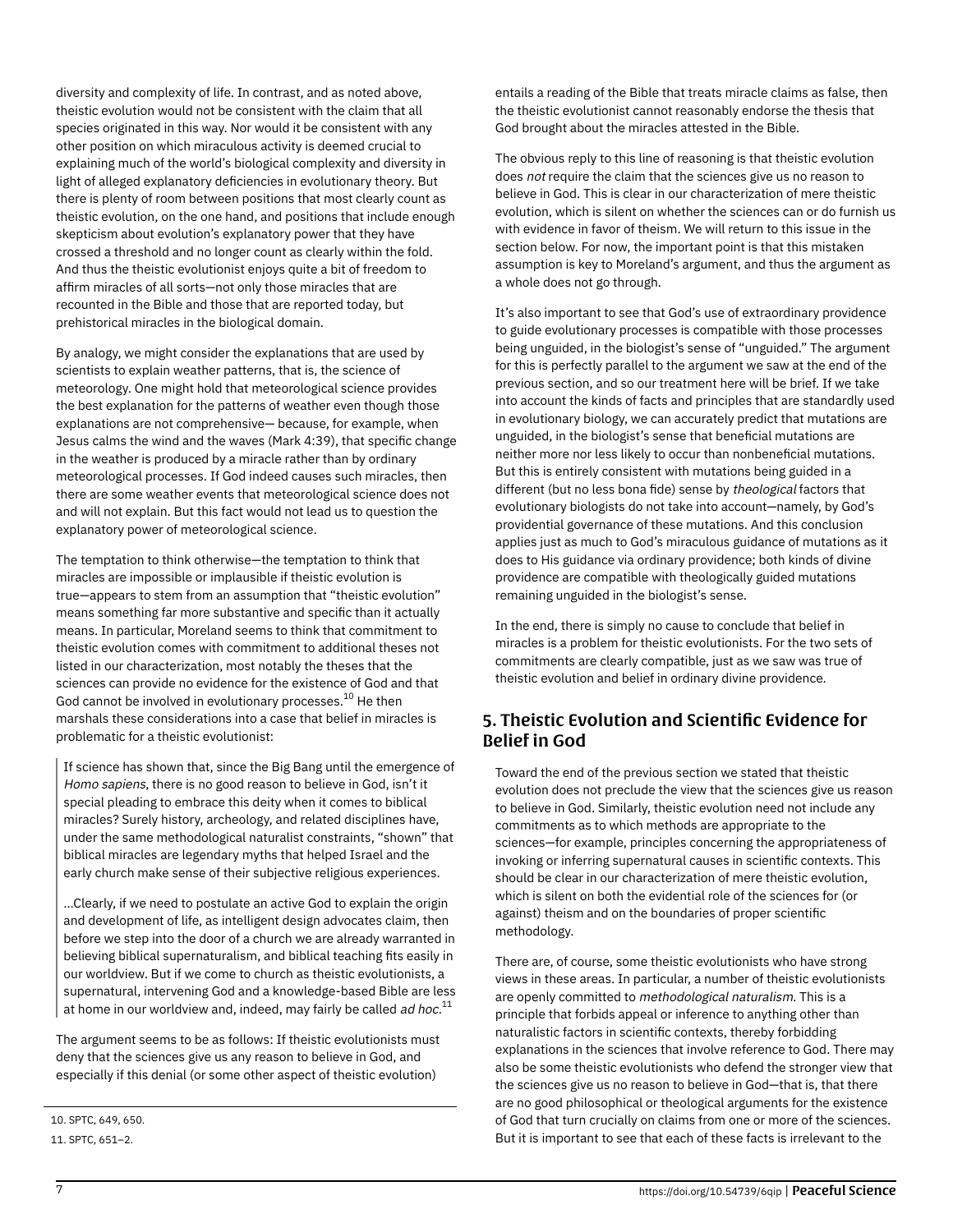issue at hand. This point is similar to one we made in a previous section. What matters for present purposes is not the number or prestige of those theistic evolutionists who affirm methodological naturalism or deny that the sciences can provide evidence for theism. Rather, what matters is what theistic evolution in its essential form requires. What is important, in other words, is whether or not there are versions of theistic evolution, as we have characterized it, that permit non-naturalistic approaches in the sciences and count the sciences as potential sources of evidence for conclusions about God. And as noted in the paragraph above, mere theistic evolution is consistent with both of these; it does not require methodological naturalism or reject science as a source of evidence for theism. The conclusion is straightforward: there are versions of theistic evolution that do not include commitment to methodological naturalism, and versions that accept the sciences as sources of evidence for theological conclusions.

We believe that clarity on these issues—especially the reminder that theistic evolution as a position is not forever defined by the nonessential commitments of some of its proponents—is sufficient to settle matters. Even so, because theistic evolutionists are sometimes saddled with one or both of the charges above, it will be useful to say a bit more to bring the point home.

First, it's worth pointing out that even if theistic evolution did require its proponents to deny that the sciences weigh in favor of Christian commitments—a claim that we have shown above to be false—this would not imply that Christian theistic evolutionists are unwarranted in holding their religious beliefs. Moreland seems to assume something like this in the passage quoted at the end of the section above, but the implication simply does not hold. For even with such restrictions in place, Christian theistic evolutionists could still depend on nonscientific evidence for the warrant for their religious beliefs. Such evidence might include the inner witness of the Holy Spirit, the emergence of virtues that are suggestive of sanctification, and the testimony of those members of their community that they take to be authorities on these matters, not to mention more intellectuallyoriented sources of evidence like cosmological and moral arguments for the existence of God. Similar considerations show that even if theistic evolution required methodological naturalism—which, again, we have shown above to be false—this would not leave theistic evolutionists with no evidential warrant for Christian belief.

But second, and more to the point, it is a simple matter to demonstrate just how theistic evolution can allow for nonnaturalistic approaches in the sciences, and how it can count the sciences as potential sources of evidence for conclusions about God. For the theistic evolutionist may, without any fear of inconsistency, appeal to considerations like cosmological fine-tuning, evolutionary convergence, and (on a broad reading of "science") the historical argument for Jesus's resurrection as scientific evidence in favor of Christian theism. These are all examples of scientific—or at the very least, empirical—evidence for Christian claims, where the evidence that is cited is clearly consistent with what mere theistic evolution affirms. Relatedly, there is nothing about theistic evolution per se, in our sense, that entails that theistic explanations of fine-tuning or evolutionary convergence don't belong in the sciences.

Indeed, mere theistic evolution is even consistent with the claim that discoveries concerning this or that biological feature—as opposed to more general phenomena like convergence—furnish us with evidence for God's existence, and with the claim that theistic accounts of these features are permissible in the sciences. So long as these claims do not require the denial of any of the three principles that characterize theistic evolution—for example, so long as these claims are consistent with an endorsement of evolution as the best explanation of biological complexity and diversity—then there is full compatibility.

We want to make one final, related point before we end this section. There are a couple places in SPTC where the contributors advance what seems to us to be a curious objection. The idea in each case seems to be that theistic evolution is unmotivated or otherwise inferior to rival approaches because, taken on its own, it provides no positive evidence for theism and it adds nothing of explanatory value concerning biological phenomena. The clearest example comes from Stephen Meyer's criticism of geneticist and NIH director Francis Collins's view of theistic evolution:

[Collins's] formulation implies that the appearance or illusion of design in living systems results from the activity of an apparently undirected material process (i.e., classical and neo-Darwinism) except that this apparently undirected process is itself being used by a designing intelligence—or at least it could be, though no one can tell for sure.

…[Collins's] view of the origin of living systems adds nothing to our scientific understanding of what caused living organisms to arise. As such, it also represents an entirely vacuous explanation. Indeed, it has no empirical or scientific content beyond that offered by strictly materialistic evolutionary theories. It tells us nothing about God's role in the evolutionary process or even whether or not he had a role at all. It, thus, renders the modifier "theistic" in the term "theistic evolution" superfluous. It does not represent a theory of biological origins, but a reaffirmation of some materialistic version of evolutionary theory restated using theological terminology. $^{12}$ 

The charges are clear. The theistic evolution endorsed by Collins fails to add anything to our scientific understanding of biological phenomena over and above what naturalistic approaches offer. And it fails also to provide any detailed account of God's role in the evolutionary process, or (relatedly) any evidence that God played such a role in the first place. Therefore, Collins's view, and by extension many other theistic-evolutionary approaches, appears to be unmotivated—"an entirely vacuous explanation."

We think this kind of objection betrays an important misunderstanding of the epistemic value of theistic evolution, and that clarity on this point will benefit future discussion. Crucially, theistic-evolutionary approaches are not best interpreted as sources of positive evidence for theism. Similarly, they are not best viewed as proposals that aim to explain one or more biological features of the world. Rather, the epistemic value of theistic evolution lies primarily in its power to unify or synthesize two sets of claims. On the one hand, we have a set of theological claims concerning the God who created the world and providentially governs His creatures; on the other, we have a set of scientific claims that posit evolutionary explanations for the complexity and diversity we see in biology. Theistic evolution provides a coherent synthesis of these two sets of claims, and this is its primary epistemic value.

12. SPTC, 48. See also Moreland, SPTC, 650–1.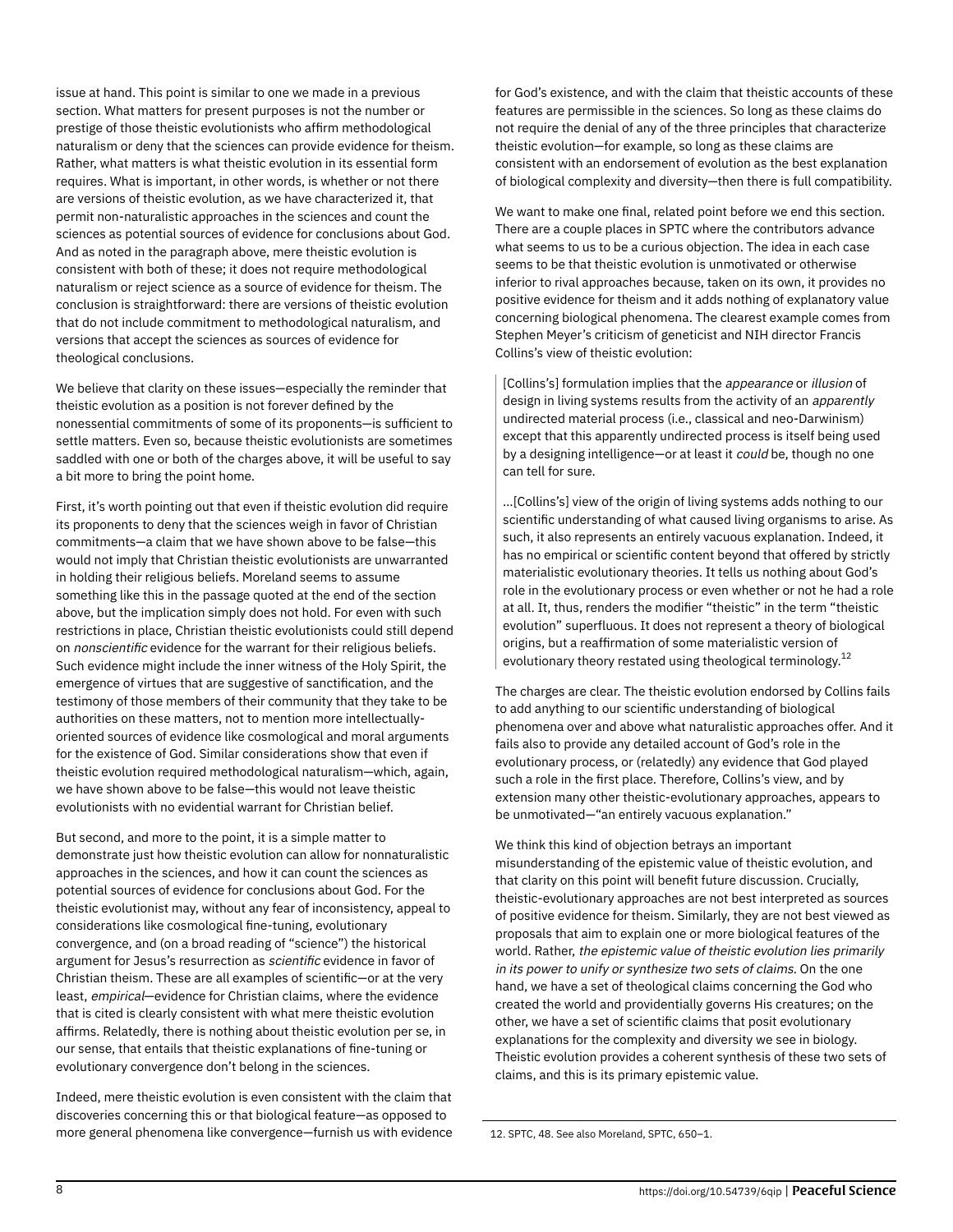With this understanding in place, we can now see that Meyer's objection, and others like it, fail to hit the mark. It is not a weakness of theistic evolution that it doesn't provide evidence of God's existence, or that it doesn't add explanatory value with respect to biological phenomena, because it was never intended to serve these purposes in the first place. Rather, as explained above, its epistemic value lies elsewhere.

An analogy should help. Molinism is the name of a sophisticated proposal that aims to unify two sets of commitments: commitment to human free will, on the one hand, and to God's providential control over all the world's events, on the other.<sup>13</sup> The epistemic value of Molinism, insofar as it is successful, lies in its power to synthesize these two sets of claims into a coherent whole. Many have been puzzled as to how God's providence could extend even to free human action, and Molinism promises to solve this puzzle. That is what it aims to do. It does not aim to provide any positive evidence for the existence of God or for the reality of human free will. Nor does it aim to explain human agency in any illuminating sense. To object to Molinism on the grounds that it does neither of these things is to fail to understand its value.

The same is true of theistic evolution. Its value does not depend on its ability to provide evidence for theism or to explain anything in the biological domain, and so objections that highlight inabilities of this sort are misguided. Rather, as explained above, the value of theistic evolution lies in its power to unify.

#### 6. Theistic Evolution and Nonphysical Souls

The last philosophical challenge to theistic evolution in SPTC that we will consider here is the objection that it precludes, or renders implausible, the doctrine that humans have nonphysical souls. Given its importance within the Christian tradition, across denominations, it would be significant if this doctrine were problematic within a theistic evolutionary framework. Does theistic evolution cause problems for souls?

In keeping with our approach in a previous section, we want first to point out that mere theistic evolution, as we characterized it earlier, is silent on the question of whether physicalism is true. It does not commit either way on questions in this space, and thus it is consistent with a variety of positions on the nature of human persons—positions that range from mind-body physicalism to those that posit nonphysical substances.

Some might balk at this claim, on the grounds that one cannot consistently accept both the reality of nonphysical souls and the third principle in our characterization of theistic evolution. The thought, in other words, might be that on pain of contradiction one cannot believe in nonphysical souls and, at the same time, affirm that the complexity and diversity of life are best explained by appeal to evolutionary processes. But this is simply false. Note in particular that if there is no demand that souls play some explanatory role that competes with the explanatory roles attributed to factors in our best evolutionary treatments of relevant phenomena, then the posit of souls will yield no conflict with evolution whatsoever. Importantly, the suggestion here is not that nonphysical souls play no explanatory (or causal) role whatsoever, or that whatever role they play in this

respect is redundant given evolutionary explanations. The suggestion, rather, is that the explanatory work attributed to souls, on the one hand, and the explanations that factor in standard evolutionary accounts, on the other, are compatible rather than mutually exclusive.

And crucially, nothing in evolutionary biology rules out the existence of souls of this sort. This is easy to see once we realize just how tall an order it would be to prove, on relevant grounds, that such souls couldn't exist. For in order to do so, one would need to show that our best biological theories make it impossible for humans to have nonphysical souls that play some compatible role within these accounts. But anyone familiar with the relevant literature in the philosophy of mind will know that physicalists haven't been able to prove this conclusion based on all the available evidence—evidence from philosophy, physics, chemistry, biology, neuroscience, and so forth. Since souls of this sort have not been ruled out based on evidence from all domains, we know that they have yet to be ruled out by evidence from only one domain— evolutionary biology—and we should be skeptical that an impossibility proof of the latter sort will be forthcoming. $^{\rm 14}$  In light of all this, nonphysical souls are clearly a live option for the theistic evolutionist.

It's important not to misunderstand our case here. We have not argued that there is something about evolutionary biology that provides positive evidential support for the existence of nonphysical souls, or that the domains noted above provide such support. That would require a different set of arguments and evidence. Rather, we have argued that nothing in evolutionary biology has shown nonphysical souls to be impossible, which in turn means that commitment to theistic evolution is clearly compatible with the doctrine that humans have souls of this sort. Indeed, if (as above) the explanatory roles attributed to souls do not compete significantly with explanations that factor in standard evolutionary accounts, then even positions like the official Catholic view on this issue—that is, the doctrine that each individual soul is created by God via extraordinary providence—is fully compatible with theistic evolution as we have characterized it.<sup>15</sup>

How does SPTC deal with this issue? As best we can tell, there are only two passing arguments in the volume for the conclusion that theistic evolution precludes (or renders implausible) nonphysicalistic approaches, and they take the same form. In respective chapters, Moreland and Tapio Puolimatka (citing Moreland) appear to argue as follows: nonphysical souls make sense within a theistic-evolutionary framework only if souls are emergent; but emergentist proposals of this sort are implausible; therefore, theistic evolution cannot account

<sup>13.</sup> Flint, Divine Providence, chap. 2.

<sup>14.</sup> Moreland himself seems to accept something in the neighborhood of this conclusion. See esp. the first full paragraph on SPTC, 655, which includes this passage: "Dualism and physicalism are empirically equivalent views consistent with all and with only the same scientific data. Thus, the authority of empirical data cannot be claimed on either side."

<sup>15.</sup> Catechism of the Catholic Church, 366.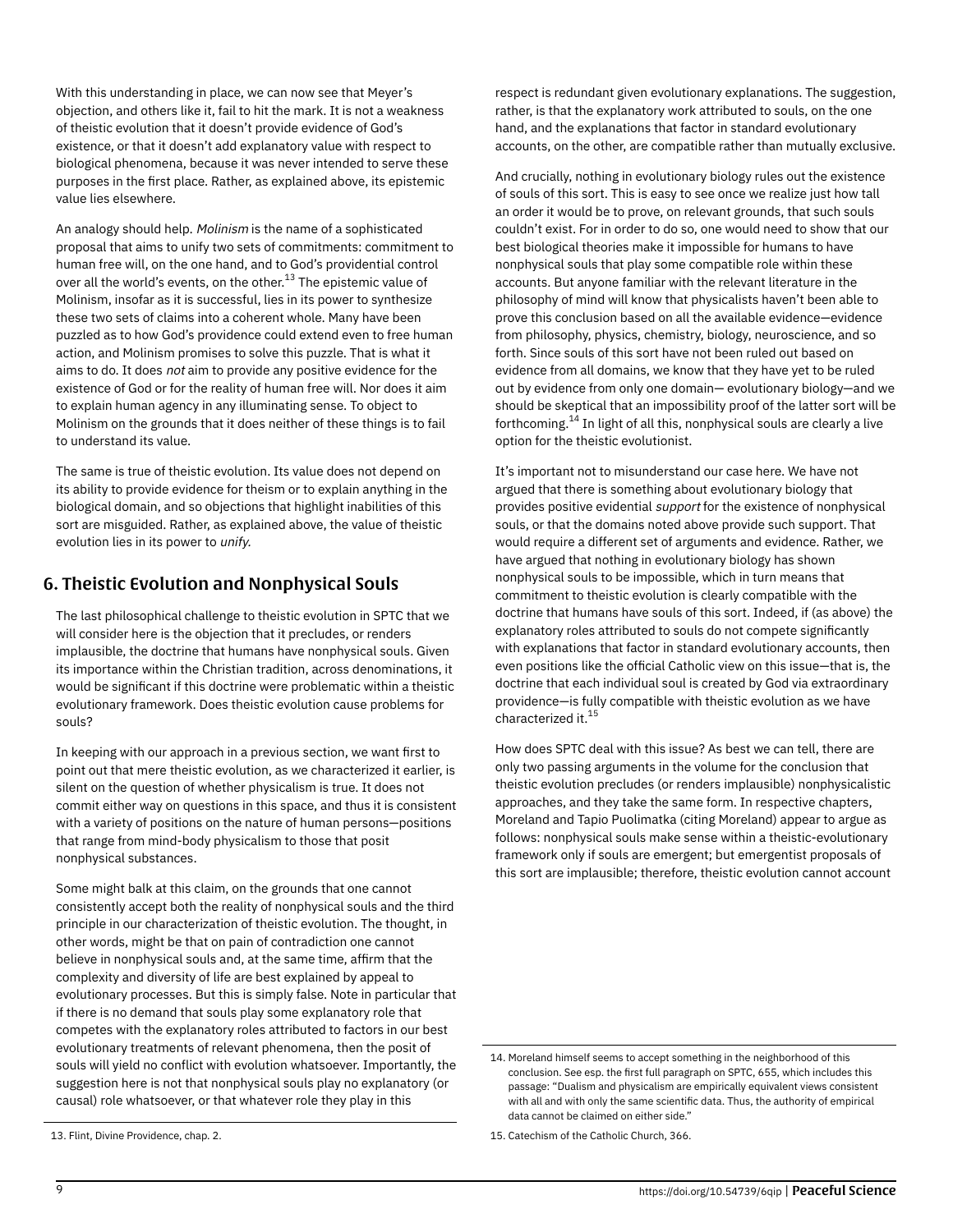for the reality of nonphysical souls.<sup>16</sup> We think a brief clarification and response will be sufficient to address this argument.

Emergentism, in the sense at issue here, can be glossed as the view that a person's mind—the seat of their thoughts, desires, memories, experiences, intentions, emotions, and so forth—is not identical to their brain or any part of it, but is instead a nonphysical object that is causally generated when their brain reaches a certain stage of development.<sup>17</sup> This "emergent" mind, or soul, typically remains causally paired with the person's brain until death. For present purposes, the most salient feature of emergentism is the idea that individual souls are not created by God via an act of extraordinary providence, as on the Catholic position mentioned just above; rather, nonphysical souls emerge naturally at a very early stage within the normal developmental trajectory of human lives. And if members of some other species have souls, then a similar account would apply in their case as well, where differences between species' souls—for example, the cognitive differences between humans and tigers would be due at least in part to the differences in the developing brains that naturally generate the souls.

Now, we are not convinced by the brief argument given in the chapters by Moreland and Puolimatka that emergentism is a nonstarter.<sup>18</sup> But we will leave the defense of emergentism to the several distinguished Christian philosophers of mind who have argued for some version of the view in recent years.<sup>19</sup> For present purposes,

- 16. See Moreland, SPTC, 654, and Tapio Puolimatka, SPTC, 749, both of which are quoted in part in a note below. We note that Moreland also appeals to an alleged consensus that if humans have evolutionary origins then they are entirely physical beings (SPTC, 653), as well as to the claim that the acceptance of evolution as a theory of human origins is a motivating factor for many individuals who accept or champion physicalism (SPTC, 653–4). But we have not counted these as parts of an argument, because they are irrelevant to Moreland's conclusion. For he gives us no reason to believe that the alleged consensus is based on good reasons, or that the motivation is due to a proper understanding of the relation between evolution and physicalism.
- 17. For an introduction to emergentism generally, see Timothy O'Connor, "Emergent Properties," in Stanford Encyclopedia of Philosophy, ed. Edward Zalta, accessed April 8, 2019, https:// plato.stanford.edu/entries/properties-emergent. For more on substance emergentism, which is our specific focus in the text, see William Hasker, The Emergent Self (Ithaca, NY: Cornell University Press, 1999); Dean Zimmerman, "From Property Dualism to Substance Dualism," Proceedings of the Aristotelian Society, supplement, 84 (2010): 119–50, as well as Zimmerman, "Christians Should Affirm Mind-Body Dualism," in Contemporary Debates in Philosophy of Religion, ed. Michael L. Peterson and Raymond J. VanArragon (Hoboken, NJ: WileyBlackwell, 2004), 315–26; and Timothy O'Connor and Jonathan D. Jacobs, "Emergent Individuals," Philosophical Quarterly 53 (2003): 540–55.
- 18. Here is the closest we get to a clear objection, from each of the two authors: "Something does not come into existence from nothing, and if a purely physical process is applied to wholly physical materials, the result will be a wholly physical thing, even if it is a more complicated arrangement of physical materials! And claiming that consciousness is 'emergent' is just a name for the problem, not a solution." (Moreland, SPTC, 654). "Moreland argues in detail that there is no naturalistic, combinatorial explanation of the appearance of simple properties of consciousness….The naturalistic claim that these properties are 'emergent' is not a solution: rather, it just provides a placeholder or a name to the problem." (Puolimatka, SPTC, 749) The idea in both cases appears to be that emergentism is implausible as a theory of nonphysical features of the world because it fails to explain exactly how complex biological states do (or could) generate these features. In other words, it is not enough to argue that nonphysical features are emergent in this way. One must, in addition, explain just how emergence works in the relevant cases, or else emergentism is a nonstarter.
- 19. See, e.g., the work on emergence by O'Connor, Hasker, Zimmerman, and O'Connor and Jacobs cited in a previous note.

we will simply restate our prior conclusion: it is false that emergentism is the only way to make sense of nonphysical souls within theistic-evolutionary approaches, for reasons we have already provided above. And this means that the arguments by Moreland and Puolimatka are unsound.

Summing up: nothing about evolutionary biology has shown that nonphysical souls are impossible, which in turn means that theistic evolution as we have characterized it is clearly compatible with the doctrine that humans have souls of this sort.

The conclusion here is of a piece with those we drew earlier with respect to divine providence, miracles, and the use of scientific evidence in arguments for the existence of a Creator. The philosophical challenges raised in SPTC are far less cogent than they might first appear, such that commitment to each of these traditional doctrines is still a live option for theistic evolutionists.

#### 7. Theistic Evolution, Adam, and the Fall

Philosophical challenges to theistic evolution are not the only kind of challenges one encounters in SPTC, however. Scientific objections make up a large part of the overall subject matter. And a major portion of the volume is devoted to discussing biblical and theological concerns about theistic evolution. As with the chapters that discuss scientific concerns, the number and range of arguments and considerations posed in the latter portion of the volume cannot be adequately addressed in an article length review. However, there are some central lines of argument in this part of the book that deserve consideration here.

In his introductory chapter, Wayne Grudem claims that theistic evolutionists are committed to twelve problematic theological claims. They are as follows:

- 1. Adam and Eve were not the first human beings (and perhaps they never even existed).
- 2. Adam and Eve were born of human parents.
- 3. God did not act directly or specially to create Adam out of dust from the ground.
- 4. God did not directly create Eve from a rib taken from Adam's side.
- 5. Adam and Eve were never sinless human beings.
- 6. Adam and Eve did not commit the first human sins, for human beings were doing morally evil things long before Adam and Eve.
- 7. Human death did not begin as a result of Adam's sin, for human beings existed long before Adam and Eve and they were always subject to death.
- 8. Not all human beings have descended from Adam and Eve, for there were thousands of other human beings on the earth at the time God chose two of them as Adam and Eve.
- 9. God did not directly act in the natural world to create different "kinds" of fish, birds, and land animals.
- 10. God did not "rest" from his work of creation or stop any special creative activity after plants, animals, and human beings appeared on the earth.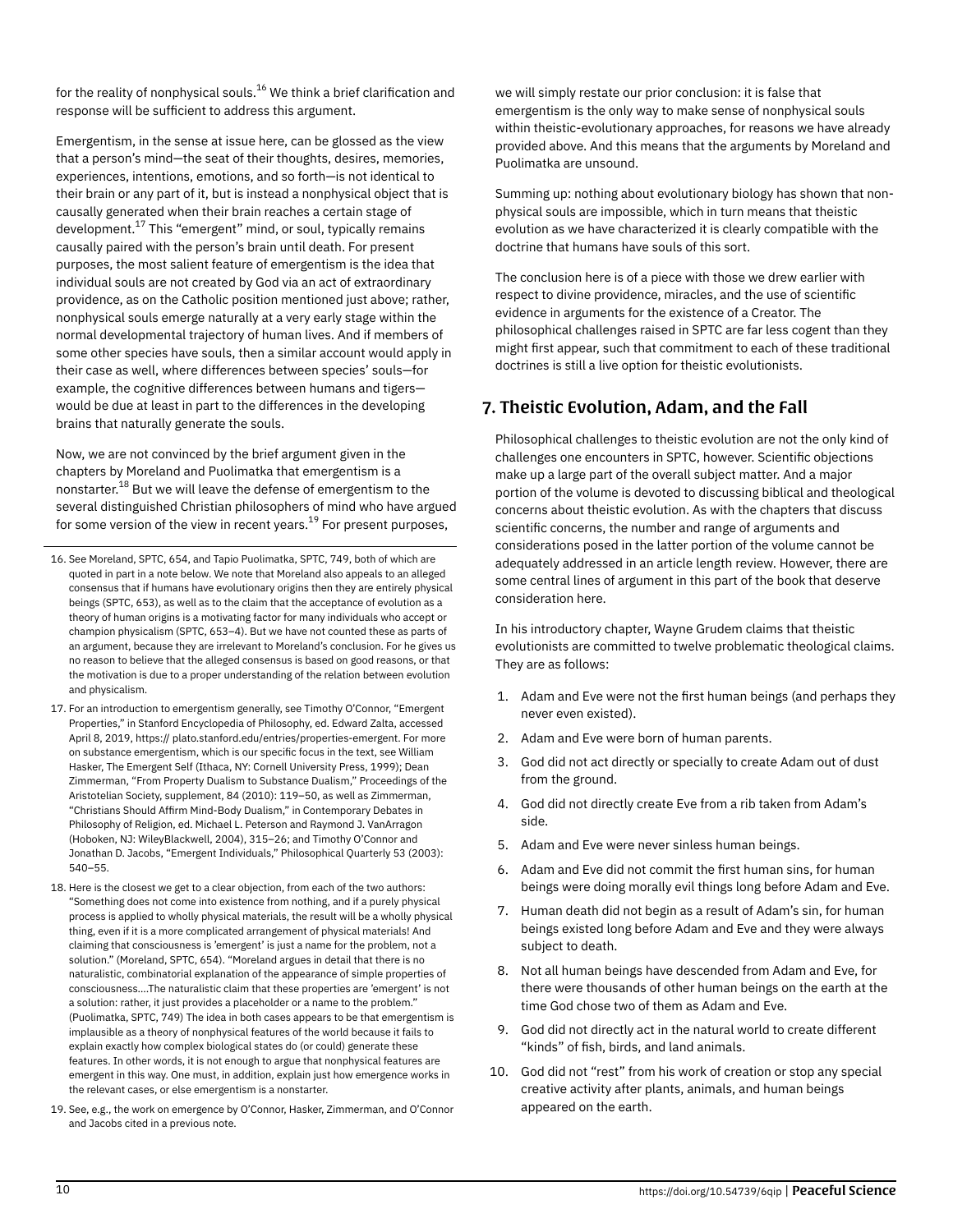- 11. God never created an originally "very good" natural world in the sense of a world that was a safe environment, free from thorns and thistles and similar harmful things.
- 12. After Adam and Eve sinned, God did not place any curse on the world that changed the working of the natural world and made it more hostile to mankind.

As we have emphasized above, mere theistic evolution is a *minimalist* position that addresses primarily the question of whether or not the complexity and diversity of life is best explained by the mechanisms invoked by contemporary evolutionary biology. Various defenders of theistic evolution augment this position in ways that incorporate additional theological theses and biblical hermeneutical stances. But in many cases these additional theses are not required or entailed by mere theistic evolution. Given this, it's worth asking: just how many of the claims in Grudem's list must one endorse as a result of endorsing mere theistic evolution?

As with many of the issues discussed in the review, the answer will depend in part on having a clear definition of the terms. In this case, the theological discussion concerning human origins involves a few key phrases which connote important and relevant concepts. One such phrase is "Homo sapiens," which refers to our biological genus and species. According to the best evidence we have now, our species has been in existence for 200,000 years (although some more recent findings have pushed that back to 300,000 years). Another key phrase is "human being." Unlike Homo sapiens, this second phrase has very different connotations in the works of different thinkers. For some, it is used to refer to all of the creatures that fall in the biological category of Homo sapiens. Others use it to refer to creatures that bear "the image of God." And still others mean "human beings" to refer only to Adam, Eve, and their descendants.

It is easy to see how the meanings of claims 1–12 could vary significantly depending on how one understands this latter phrase. Take claim 7 for example: "Human death did not begin as a result of Adam's sin, for human beings existed long before Adam and Eve and they were always subject to death." If by "human beings" one means not Homo sapiens but rather Adam, Eve, and their descendants, then the mere theistic evolutionist might well deny this claim. For on that understanding, one might hold that while Homo sapiens lived and died before Adam and Eve, Adam and Eve and their offspring (who are only a subset of the complete set of Homo sapiens) were not subject to death until Adam's sin.

In any case, like well-intentioned and theologically orthodox defenders of intelligent design, those who adopt mere theistic evolution have attempted to interpret the biblical texts that appear to bear on questions of human origins in ways that are both (i) faithful to those texts themselves and (ii) consistent with our best scientific explanations. This begins with an attempt to understand what the text itself seems to affirm. But there are widely divergent opinions within the community of evangelical scholars of the Old Testament on this matter. Some argue that the relevant passages intend to provide historical accounts of human origins. Others argue that the text refers not to discrete, historical individuals but to archetypes of humanity. Still others argue that these are literary texts which intend to communicate important theological truth without communicating any historical information.

Those who adopt mere theistic evolution span these different hermeneutical approaches. As a result, even after the meaning of the relevant terminology is clarified, theistic evolutionists will still disagree among themselves with respect to the claims on Grudem's list. Perhaps especially surprising is the fact that those who adopt mere theistic evolution need not endorse any of the twelve claims (again, depending on how the terms are defined).

We cannot, in an article length review, explain how the defender of mere theistic evolution could consistently reject each of the 12. But we can illustrate by focusing on one of these claims—one that readers might be particularly surprised to learn is not required by mere theistic evolution. Consider claim 9: "God did not directly act in the natural world to create different "kinds" of fish, birds, and land animals." How, one might wonder, can someone deny that claim and still affirm mere theistic evolution?

Here is one option. Recall our earlier discussion of extraordinary providence, or miracles. There we argued that theistic evolutionists can affirm that God acted miraculously in order to bring forth various species, without having to deny any of the principles essential to theistic evolution. Indeed, as noted in sections above, theistic evolution is even compatible with at least some sets of claims that affirm that God acted miraculously outside of evolutionary processes to bring about changes in the biological domain. Therefore, if the denial of "direct" divine action in claim 9 is interpreted as a denial of miraculous divine action of any of these sorts, then it is open to theistic evolutionists to reject this claim, affirming instead that God does act directly in the natural world to create different species.

Another striking feature of Grudem's chapter, and of the later chapters on theological and biblical matters, is their failure to explain how intelligent design, the favored alternative of the volume, fares with respect to claims like those above. This is striking but not surprising. For advocates of intelligent design have tended primarily to focus on specific questions about the adequacy or inadequacy of natural processes to explain the complexity and diversity of life. They have not developed a unified approach, or a unified range of approaches, to theological claims like those in Grudem's list. But intelligent design theorists tend to share a number of commitments that make it an open question just where they stand on many of the claims above. For example, they tend as a rule to accept that the universe is billions of years old, that the earth has been a host to life for billions of years, that organisms have become increasingly complex over time, and that Homo sapiens came on the scene at least 200,000 years ago. Such commitments raise questions about whether— and if so, how—they would affirm several of the items on Grudem's list, such as claims 6, 7, 8, 11, and 12.

We haven't raised this last issue as a way of suggesting that intelligent design advocates cannot affirm all of 1–12. Rather, our point is that we shouldn't draw any conclusions as to whether theistic evolution or intelligent design is more compatible with Christian doctrine until proponents of the latter view provide clearer indications and explanations of their doctrinal positions.

## 8. Theistic Evolution and Intelligent Design

At this point, many readers will no doubt have begun to wonder just how distinctive theistic evolution is from positions that are typically cast as its rivals. In particular, if mere theistic evolution permits all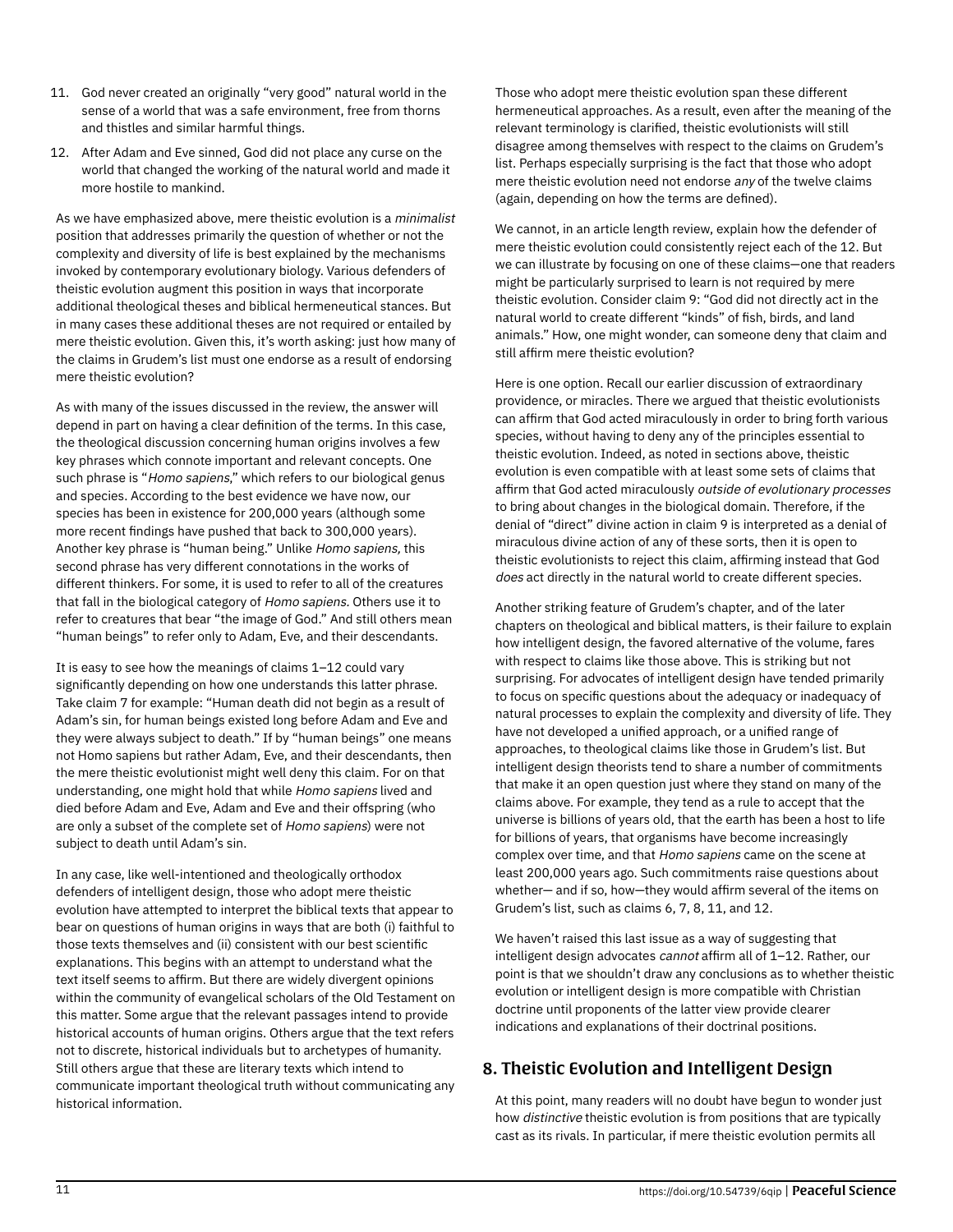the commitments discussed above—providential guidance of evolutionary processes, miracles of all sorts, the use of scientific (including biological) evidence in arguments for the existence of God, alternatives to methodological naturalism, nonphysical souls, and the host of traditional doctrinal positions suggested by Grudem's list—then how exactly is it different from a position like Intelligent Design?

We do not think the best way to answer this question is to distinguish theistic evolution in all of its incarnations from each and every form of Intelligent Design. Indeed, it may not even be possible to do so, even in principle. Rather, we believe that the most helpful response to the question above will be to provide a little more clarity about the conditions under which a position counts or fails to count as a version of theistic evolution, and to compare these to the conditions under which a position counts or fails to count as a version of Intelligent Design. Readers should be warned in advance that what we propose does not generate a tidy classification of every possible position as being either clearly inside or clearly outside the category of theistic evolution. But this seems to us to be the right result, as we think it plausible that an accurate classification will allow for some vague cases.

Let's start with two straightforward cases, and then move on to some more complicated examples.

We can first sketch a clear case of theistic evolution. This will, of course, be a position that satisfies all three of the conditions for mere theistic evolution. And to make the example concrete, let's say that the specific position in this case is one that (i) endorses all four of the traditional doctrinal commitments discussed in the philosophicallyoriented sections above (with non-physical souls created miraculously by God rather than emerging via natural processes); (ii) is committed to some of the traditional positions suggested by Grudem's list and agnostic on others; and (iii) affirms that the vast majority of the complexity and diversity of life can in principle be explained in terms of evolutionary processes (guided by God's ordinary and extraordinary providence). In light of the previous sections, there should be no question that this position counts as a version of theistic evolution.

Turn now to an example of a position that is clearly not a version of theistic evolution, but clearly is a version of Intelligent Design. Let's say that the specific position in this case is one that affirms the first and second principles that characterize mere theistic evolution—it is theistic and it takes the earth to be very old—but it denies the third principle, claiming instead that the complexity and diversity of life is not best explained by appeal to evolutionary processes. In particular, and with a nod back to the section on miracles, we can imagine this position as one according to which evolutionary processes are able to explain very little of the complexity and diversity of life. And let's say, furthermore, that the position claims that the bulk of the complexity and diversity we see in biology must have been the result of God's exercising His miraculous activity outside of evolutionary processes. Finally, we can round out the account by assuming that the position provides a number of detailed arguments for the latter two conclusions, that is, the explanatory failures of evolution and the plausibility of theistic inferences from biological evidence. Such a position seems clearly to be one that should not be placed in the theistic evolution category and, just as clearly, one that counts as an instance of Intelligent Design.

So far, so good. But not all cases are like these first two. Take a case that is, in relevant respects, roughly midway between these first two. In particular, let's imagine a position that affirms that evolutionary processes explain most of the complexity and diversity of life, but claims nevertheless that divine activity working independently of evolutionary processes is crucial to explaining a significant, although minority, share of this phenomena as well. Would such a position count as versions of theistic evolution? We submit that in this case there is simply no fact of the matter about how the view should be classified. It is a vague case. Even so, the position in question seems clearly to be one that counts as a version of Intelligent Design. So here we have an example that counts as a version of Intelligent Design, and yet there is no fact of the matter about whether it is a version of theistic evolution.

There may be a great many positions that resist classification in this way, in virtue of the fact that our criteria for mere theistic evolution are not sharp enough to exclude vague cases. But this is no cause for concern, and for two reasons. First, bracketing our three principles and approaching the matter intuitively, we think it plausible that the right judgment in many cases like those just above is that it is in fact a vague matter whether the positions count as versions of theistic evolution. And second, we need not worry that tolerance of vagueness here will prevent us from being able to speak and write clearly about these matters. For just as the vagueness of predicates like "tall" and "bald" do not prevent us from using these terms with confidence in a great many cases—we know that Abraham Lincoln was tall and James Madison was not, that Mahatma Gandhi was bald and Albert Einstein was not—so also we can confidently identify many positions as within the fold of theistic evolution and many others as outside that fold. And this is all that is needed for present purposes.

Thus far, we have discussed examples of three kinds of positions: those that count as instances of theistic evolution, those that count as instances of Intelligent Design and fail to count as instances of theistic evolution, and those that count as instances of Intelligent Design but do not clearly count as inside or outside the category of theistic evolution. We can round out our taxonomy by discussing two more forms that a position might take with respect to the categories we're considering.

The first of these needs only a brief explanation. Certain positions will fail to qualify as versions of either theistic evolution or Intelligent Design. This would be true, for example, of fideistic young-earth creationism. Such a position would not count as a theisticevolutionary approach in light of its affirmation of a young earth and its rejection of evolution as the best explanation of biological complexity and diversity. And because it eschews rational and empirical evidence as irrelevant to theological conclusions—this is just what is meant here by fideism-it would not qualify as Intelligent Design. As very few readers who have made it this far in the paper are likely to be tempted by such positions, we will move on without further discussion.

The final kind of position is one that would take the exact opposite form of the one just above, namely, a position that counts as both a version of theistic evolution and a version of Intelligent Design. It might seem wrongheaded at first blush to float this as a possibility, given that theistic evolution and Intelligent Design tend to be cast as rivals in much of the relevant literature. And maybe it is ultimately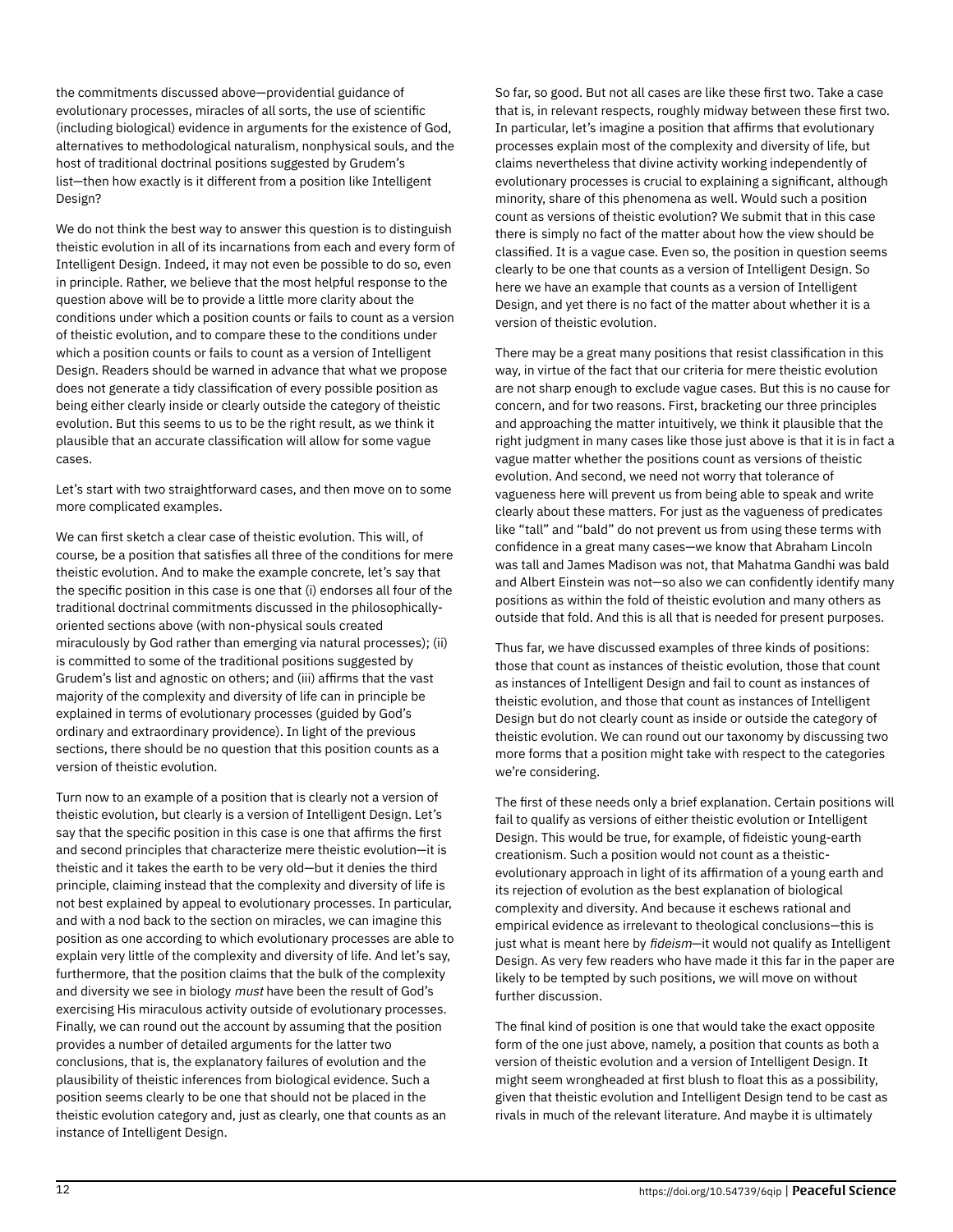wrongheaded to do so. But it's worth exploring the possibility that a position could be placed in both categories.

One argument for this possibility goes as follows. Consider some of the versions of theistic evolution that were sketched in earlier sections, such as theistic-evolutionary approaches that reject methodological naturalism and see evidence for a Creator in the sciences. These positions involve inferences from scientific evidence to the existence of God, an inferential strategy that is typical of Intelligent Design. So why should we refrain from counting them as versions of Intelligent Design? We might wonder, furthermore, if the same reasoning applies to positions of the sort described in even earlier sections, on which God guides evolutionary history via ordinary or extraordinary providence.<sup>20</sup> These involve, at the very least, commitment to a God who is carrying out something akin to design in His guidance of evolutionary history. So why not also count these as versions of both theistic evolution and Intelligent Design?

In response, we do not believe that the matter is as straightforward as this argument suggests. Rather, whether a position fits both categories in this way depends importantly on certain other facts about the case. We take this up briefly below.

In thinking through this issue, it is important to remember that words and phrases can take on connotations that go beyond their simpler and more literal meanings. For example, while the vast majority of Americans believe in democracy, far fewer would describe themselves as Democrats, given that the latter term connotes much more than an endorsement of democratic government. Similarly, the number of people in the U.S. who are happy to live in a republic outstrip the number who would self-identify as Republicans. Closer to home, while we are sure that most contributors to the SPTC volume believe that God created the universe, we suspect that very few of them would label themselves creationists. And at least part of the reason for this is that the term "creationist" connotes much more than just a commitment to a Creator.

The same sort of principle, we believe, applies to Intelligent Design. Plausibly, one can believe in a maximally intelligent Creator God who designed the universe, and yet fail in some contexts to count as someone who is committed to Intelligent Design. This is because in certain contexts the latter term now connotes much more than belief in a divine intelligent designer—more, even, than belief in a divine designer on scientific grounds. In particular, in the contexts we're considering, the term connotes (among other things) a rejection of the third principle in our characterization of mere theistic evolution. In such contexts, an endorsement of intelligent design would connote a denial that the complexity and diversity of life is best explained by appeal to evolutionary processes of the sort included in (but not necessarily limited to) the modern evolutionary synthesis. $^\mathrm{21}$  In light of this, theistic-evolutionary positions of the sort mentioned just above do not ipso facto count as forms of Intelligent Design.

Nevertheless, there are independent grounds for concluding that a position can simultaneously count as a version of both theistic

evolution and Intelligent Design. All that would be required is that the position satisfy some plausible characterization for Intelligent Design approaches while simultaneously affirming all three of the conditions on mere theistic evolution. In particular, the position would need to have the kind of content that plausibly qualifies it as an Intelligent Design approach, while simultaneously affirming that evolutionary processes best explain (even if they do not exhaustively or exclusively explain) the diversity and complexity of life. This certainly seems to us to be a genuine possibility; at any rate, we are optimistic that there are plausible characterizations of Intelligent Design that would be consistent with this kind of confidence in the explanatory power of evolutionary biology. We see no reason, then to dismiss the possibility of positions that are instances of both theistic evolution and Intelligent Design, despite the fact that these are typically presented as rival approaches.

#### 9. Cautions Concerning Scientific Claims

As with the theological sections of SPTC, no article-length book review essay can address the numerous scientific questions, challenges, and data that are discussed in a volume of this length. Without a doubt evolutionary theory, like every large-scale theory in the sciences, has anomalies, puzzles, and evidential gaps that need further scrutiny. And the scientific community, including advocates of Intelligent Design, continues to scrutinize them. This is good and healthy—a normal aspect of the intellectual scrutiny exemplified in the sciences.

But scientists, like all other human beings, are flawed. They sometimes allow biases to cloud their perception and judgment, a pitfall that is especially common when the topics of interest intersect with their political, personal, or theological identities. As a result, when it comes to the scientific discussion of theistic evolution and intelligent design, advocates on both sides need to embrace a healthy dose of self-scrutiny to ensure that these biases do not improperly influence their interpretations of data and arguments or their attempts to gain adherents.

While some of the authors of the present volume adopt this posture of caution and intellectual humility, not all of them do. As a result, readers without expertise in the relevant scientific fields are left in a difficult position. How can such readers have confidence that the information presented is accurate? How can they be sure that they are getting the whole story? This is an especially difficult issue to navigate in light of the fact that all of us—scientists, philosophers, theologians, and laypersons alike—are naturally disposed to favor evidence that supports the positions we already hold. We are less likely to scrutinize evidence that seems to confirm our views than we are to scrutinize evidence that seems to disconfirm them, a phenomenon known among cognitive psychologists as confirmation bias. For many reasons, then, the faithful Christian will want to tread carefully here, seeking as much as possible to make a clear and unbiased assessment of all the evidential considerations.

As noted above, we cannot hope to address all the key disagreements between theistic evolutionists and intelligent design theorists in a review like this. And we certainly cannot hope to do so in a way that will help nonspecialists, because they aren't equipped to adjudicate between conflicting authorities. Even so, we think it is important to show that there are some important flaws in the scientific

<sup>20.</sup> See SPTC, 43, 46.

<sup>21.</sup> See, e.g., the current Encyclopaedia Britannica entry on intelligent design, https://www. britannica.com/topic/intelligent-design. Note that we do not assume this entry to be an especially informed or sophisticated characterization of intelligent design. However, we do take it to be a reliable indicator of the connotations "intelligent design" carries in certain contexts.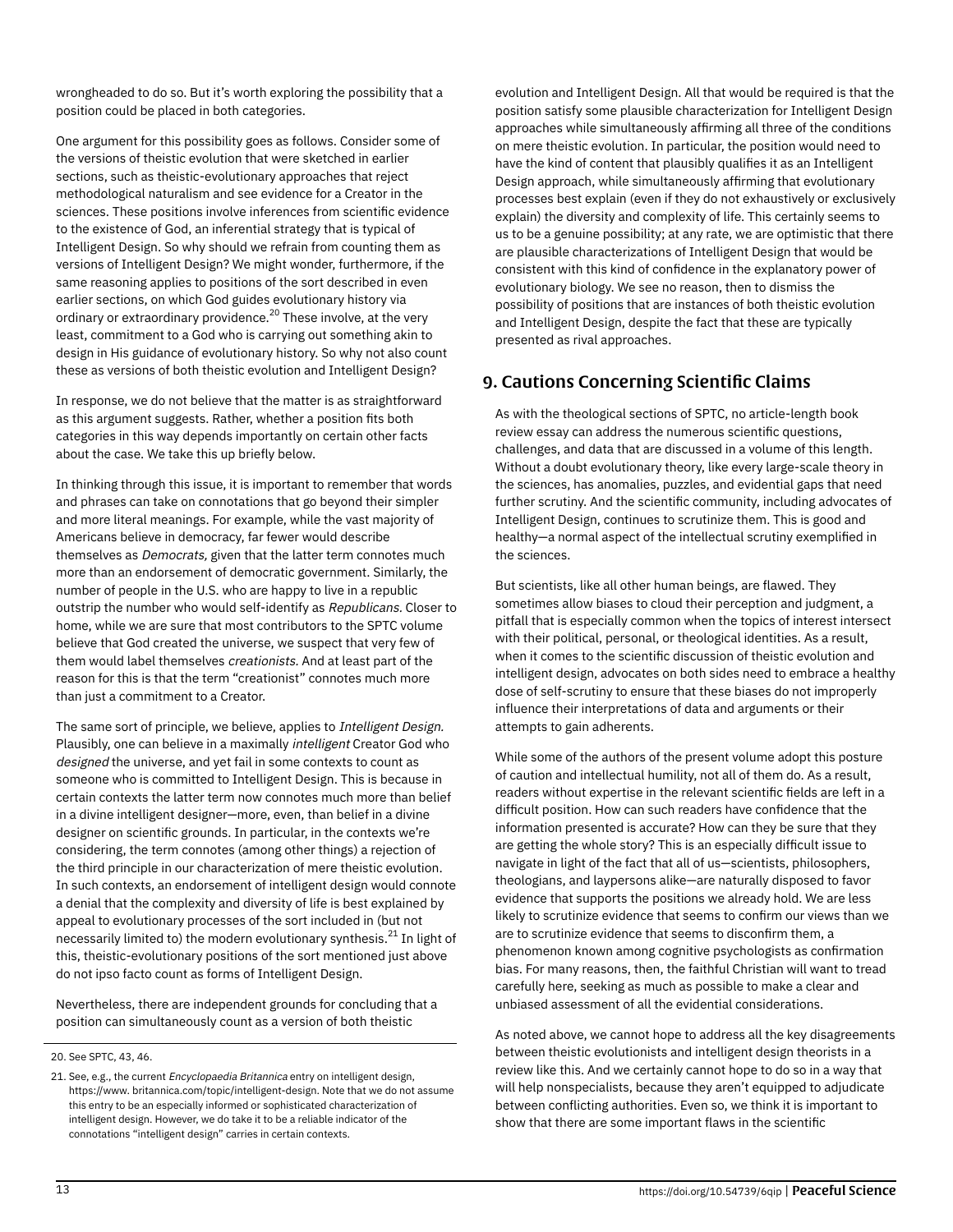argumentation in SPTC. To this end, in what follows we will identify and explain two kinds of mistakes in the volume that should be clear even to nonspecialists.

The first kind of mistake is one in which an author overestimates the implications of certain empirical findings for the viability of evolution or theistic evolution. A clear example of this mistake involves an argument by one of the authors that aims to show that the evolutionary claim concerning common ancestry, or the common descent of all living organisms, is unsustainable in light of a recent discovery. And this, in turn, is taken by the author to warrant the conclusion that evolutionary theory itself is in trouble.

Clearly it would be a momentous development if this antievolutionary argument were sound. But is it? In order to answer that question, we need to look carefully at the discovery that the author cites in his argument, and then determine if this discovery has the implications that it is alleged to have.

Prior to the 1970s, biologists largely understood the mechanisms of evolution in terms of variations among genes that are passed from parent to offspring, where those genes then allow offspring to survive and reproduce more or less successfully. However, in the last quarter of the twentieth century, biologists began to see that this picture was not quite right. When life first emerged on the planet, all living organisms were individual cells with contents that were relatively unstructured. They lacked nuclei and many of the other parts that we see when we look at the cells of multicellular organisms that emerged later in evolutionary history. What scientists discovered about these earlier, minimally structured single-celled organisms, is that they do not merely pass along genes from parent to offspring. They also pass genes among themselves. These cells could simply bump up against one another and exchange genetic material.

The discovery of this mode of exchange, known as "horizontal gene transfer," scrambled our former way of thinking about the ancestry of living things. For imagine the following plausible scenario. One cell bumps up against ten other cells, each of which shares some genetic material with the first cell. The first cell then spawns a new "daughter cell," and transmits to it some of the genetic material it received from each of the ten cells that previously bumped up against it. Such scenarios required us to revise our earlier understanding of what it is for a cell to count as a *parent* of a daughter cell. After all, if we think of parental ancestry in terms of the source of genetic material, then the parents are a whole community of other cells, and not just the cell from which the daughter cell was spawned.

Because of this discovery, we now know that when we look back to the very earliest phases of the evolution of life on earth, our lineage appears less like a tree (as Darwin originally conceived it). As we move further and further back in time from the present, we ultimately reach an era in which single-celled organisms share genes back and forth, in such a way that they constitute an interconnected community of organisms that is not easily described in terms of parents and offspring. In light of this, the idea that we can trace our biological lineage back through a series of parents, grandparents, great-grandparents, and so forth, all the way to the first living organisms, becomes unsustainable or at least problematic. And as a result, the thesis of common descent becomes hard to assess. Perhaps there was not some single organism, but rather a number of protocells (sometimes called "progenotes") that traded genetic

material back and forth, and collectively (or "communally") these entities were the font and source of all future life.

It is fair to conclude from this, as Paul A. Nelson does in his chapter in SPTC, that "the theory of common ancestry is in trouble; possibly very serious trouble, from which it may never escape."<sup>22</sup> But does this mean that evolutionary theory or theistic evolution is in trouble, as is also implied in Nelson's chapter? $^{23}$  Not at all. Evolutionary biologists were in fact quite keen to adopt this insight, and to revise their understanding of the natural processes that governed the development of early life on our planet. The key discovery did not undermine the evolutionary account of life but rather provided an evidence-driven supplement to it. And note that once more sophisticated forms of life emerged (multicellular eukaryotes), this sort of sharing diminished and ancestral relations between parent and offspring became more regular— that is, more Darwinian and tree-like. 24

The lesson here is that in some cases, the arguments in SPTC that attempt to provide scientific evidence against evolution or theistic evolution miss their mark. Doubtless it is true that some of these scientific findings show that earlier accounts of evolution were incorrect. But rather than undermining the theory, they provide useful complements to it.

In addition to cases like the one above, in which an author overestimates the significance of one or more scientific findings for the viability of evolution or theistic evolution, there are places in the volume where the scientific evidence is not represented accurately. We turn now to this second kind of mistake.

Some of the most powerful evidence in favor of evolution has come from the decoding of the genome. Genomic data provides a means to compare the relationships between DNA sequences among various organisms, in ways that allow us to more clearly and accurately understand their ancestral relations. And these comparisons have shown us that ancestral relations match what was predicted by evolutionary theory prior to the genomic decoding—a striking confirmation of the theory.

One of the most fascinating findings of this sort concerns the relation between the genetic sequences in humans and other primates. We have known for some time that all primates have twenty-four pairs of chromosomes except human beings, who have only twenty-three. For years this was a source of puzzlement. If we share a relatively recent ancestor with these other primates, we should expect to have the same number of chromosomes. So what happened to the twentyfourth pair? As scientists developed the tools to look more closely at our specific genetic make-up, they discovered the answer. And what they found was truly remarkable.

#### 22. SPTC, 404.

<sup>23.</sup> See, e.g., SPTC, 406 and 421.

<sup>24.</sup> However, it is worth noting that even this last claim is under some scrutiny today. Scientists are now examining whether or not, and to what extent, horizontal gene transfer continues through to later stages of evolution. We know, for example, that 7 percent of the human genome arose from processes that incorporated viral genetic material directly into our genome. And there is reason to believe that some bacterial inhabitants of our body—our "microbiome"— might also have engaged in horizontal gene transfer with us. Once again, the picture is more complicated than we thought.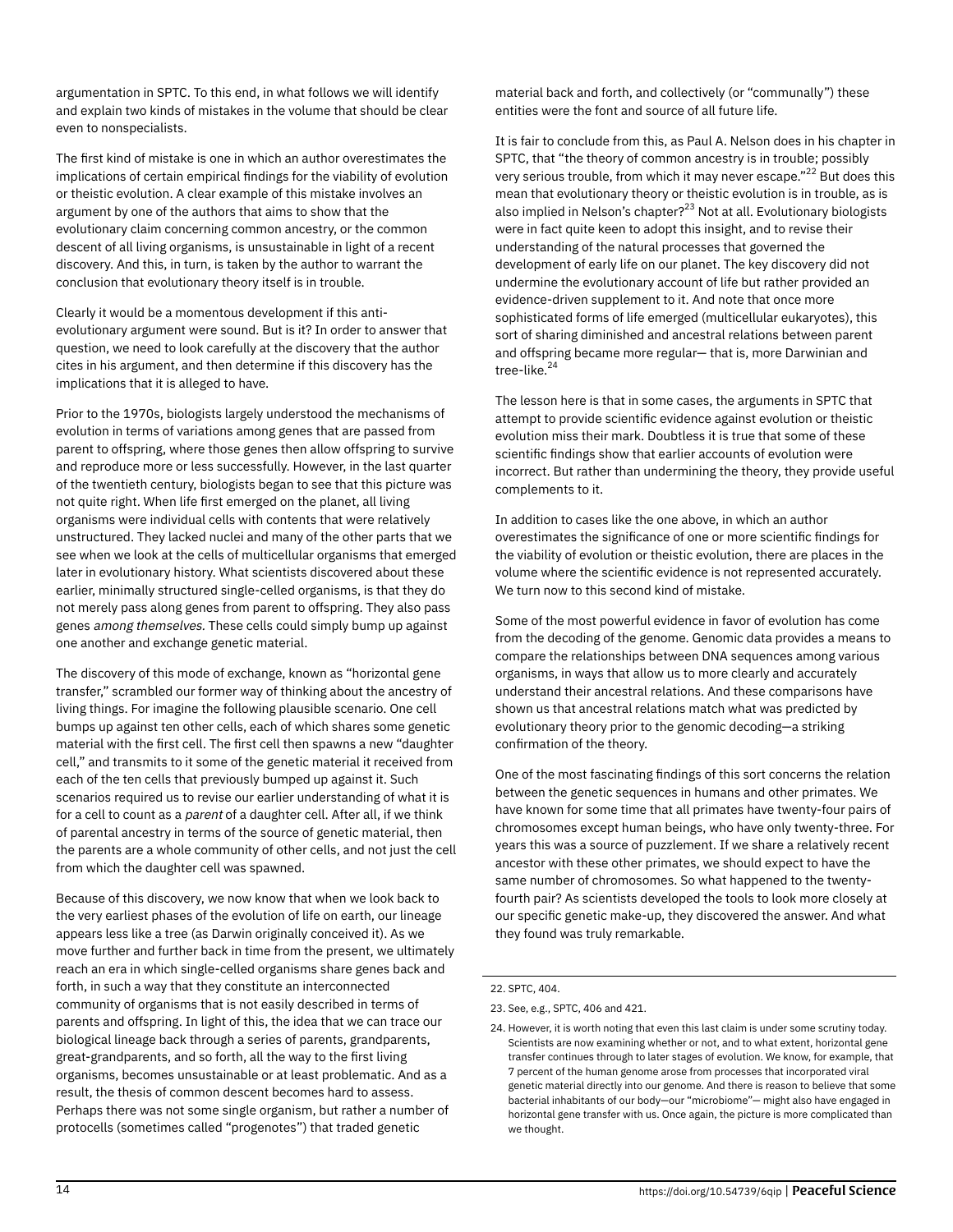In order to understand this finding, it is important to know something about the structure of individual chromosomes. Each chromosome has a region in the center with a particular molecular makeup, a region known as a "centromere." And each chromosome also has two terminal ends, called "telomeres," that also have a specific molecular makeup. As a crude analogy, we can think of a rope with frayed ends and a knot in its middle: the chromosome's two telomeres correspond to the frays at either end of the rope, while its centromere corresponds to the rope's knotted middle.

So what we expect to see when we look at an individual chromosome is one centromere and two telomeres. However, when scientists decoded the human genome, they found that we have a kind of chromosome—referred to as "chromosome 2"—that is highly atypical in this respect. For one thing, this chromosome has two centromeres, not one. And in addition to having a telomere at each of its two ends, chromosome 2 has a region in the middle that looks like two more telomeres that have been smashed together. To return to our analogy, this particular rope looks very different from all the others; it looks, in fact, like two ropes—each with a knot in its middle and frayed ends—that have been glued together, end to end. This analogy is especially fitting given that the regions on either side of the smashed middle section of chromosome 2 look strikingly like two distinct chromosomes that we see in our primate relatives.

What are we to make of all this? The fairly straightforward conclusion is that when our line broke off from these relatives, two distinct chromosomes merged to become what is now a single, longer chromosome. The ends of two of our ancestors' chromosomes fused together, in a way that yields the very structure we now find in human chromosome 2.

Critics of theistic evolution are well aware of this finding, and most agree that it is at least one strong piece of evidence in favor of the evolutionary position. But in their chapter in SPTC, Ann K. Gauger, Ola Hössjer, and Colin R. Reeves buck this trend, arguing instead that the finding shows nothing of the sort. Even more surprising, however, is the fact they cite the article that first revealed this finding in a way that suggests that the authors of the original study agree with their conclusion. In particular, Gauger, Hössjer, and Reeves provide a footnote that refers to that original article immediately after the following set of claims in their chapter:

When chimpanzee and human genomes are compared, our chromosome 2 appears to be a fusion of two chimpanzee chromosomes. The argument is made that this demonstrates our common ancestry with chimpanzees. However, the juncture where the supposed fusion took place is not made of typical telomeric sequences….Instead, degenerate sequences are found, sequences found elsewhere in the genome but not associated with breaks or fusions. (SPTC, 500)

However, contrary to what is implied in this passage, it is plain from the original article that the authors of that study are affirming the evolutionary conclusion that human chromosome 2 is a fusion of the chromosomes of primate ancestors. Here is a relevant excerpt from that 2002 article, with italics added:

When observed at the sequence level, the ancestral chromosomes appear to have undergone a straightforward fusion. The sequence of RP11–395L14, like the cosmid partially sequenced by Ijdo et al. (1991), shows two head-to-head arrays of degenerate telomere repeats at the 2q fusion site, with no other sequence between the arrays. This observation indicated that the two ancestral chromosomes had joined end-to-end within the terminal telomeric repeats, with subsequent inactivation of one of the two centromeres. Kasai et al. (2000) showed using FISH that the chromosomes underwent no gross alteration in structure: The relative order of 38 cosmids derived from 2q12–2q14 was the same on human chromosome 2 and the short arms of chimpanzee chromosomes 12 and 13.<sup>25</sup>

In this case, Gauger, Hössjer, and Reeves have either misunderstood or misused the actual scientific finding in their attempt to undermine confidence in the evidence favoring theistic evolution.

Given the acrimony and the theological tensions that are common in discussions about origins, it is important that Christian scholars who write in these areas report the findings clearly and accurately. Otherwise it will be impossible for the intelligent lay Christian to draw any reasonable conclusions about how to think through these difficult questions. In this case, the authors and editors of SPTC have fallen short of the duty of care when it comes to reporting on the relevant science.

#### 10. Concluding Thoughts

In the preceding sections, we have labored primarily to show that there are versions of theistic evolution that hew largely to consensus views in biology and yet remain viable options for Christians with traditional commitments on certain key doctrines. We have not tried to show that theistic evolution is consistent with all traditional commitments. That task would take much more than a single paper, to be sure. But we hope the discussion above will motivate both advocates and critics of theistic evolution to examine this position with as much rigor and charity as possible, in order to determine where there is genuine tension with tradition and where the tension is merely apparent. We believe that in the long run the church is best served by a slow and careful approach to the issues in this space, an approach that avoids pronouncements of incompatibility until all relevant alternatives have been thoroughly investigated. Such an approach will require philosophers, biblical scholars, theologians, and scientists from various fields, working collaboratively to clarify just what is at stake in committing to theistic evolution.

<sup>25.</sup> Yuxin Fan, Elena Linardopoulou, Cynthia Friedman, Eleanor Williams, and Barbara J. Trask, "Genomic Structure and Evolution of the Ancestral Chromosome Fusion Site in 2q13– 2q14.1 and Paralogous Regions on Other Human Chromosomes," Genomic Research 12 (2002): 1651–62. (emphasis added) [https://doi.org/](https://doi.org/10.1101/gr.337602) [10.1101/gr.337602](https://doi.org/10.1101/gr.337602)